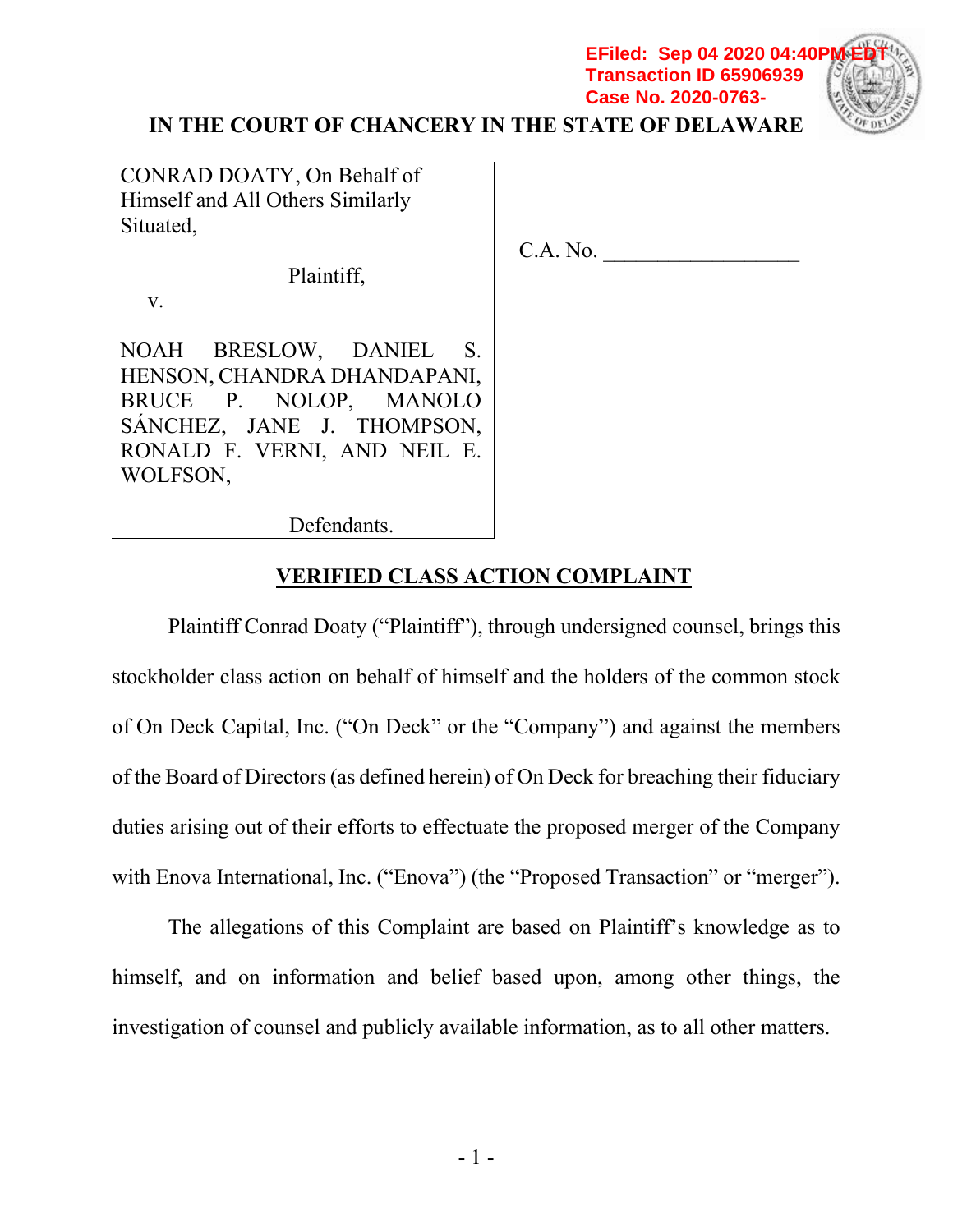#### **NATURE OF THE ACTION**

1. On the heels of a withhold-the-vote campaign waged by activist investors, and a declining stock price due to volatility in the market, On Deck's Board engaged in a fire sale of the Company resulting in a demonstrably unfair price. In facilitating the merger, the Board authorized the filing of a Form S-4 Registration Statement (the "Registration Statement") with the Securities and Exchange Commission ("SEC") that omitted information, relied upon by the Board and bidders, that is material to stockholders. Should the Board not remedy the deficient Registration Statement prior to the vote on the merger, Plaintiff and the other common stockholders of the Company will face irreparable injury. Accordingly, Plaintiff seeks to enjoin the Proposed Transaction until the information outlined below is disclosed.

2. On July 28, 2020, On Deck entered into an agreement and plan of merger (the "Merger Agreement"), pursuant to which Energy Merger Sub Inc., an indirect wholly owned subsidiary of Enova ("Merger Sub"), will merge with and into On Deck, with On Deck continuing as the surviving corporation. Under the terms of the Merger Agreement, On Deck stockholders will receive *only* \$0.12 cents per share in cash and 0.092 of a share of Enova common stock for each share of On Deck held. (the "Merger Consideration"). Upon completion of the transaction, On Deck stockholders will own approximately 16.7% of the combined entity, with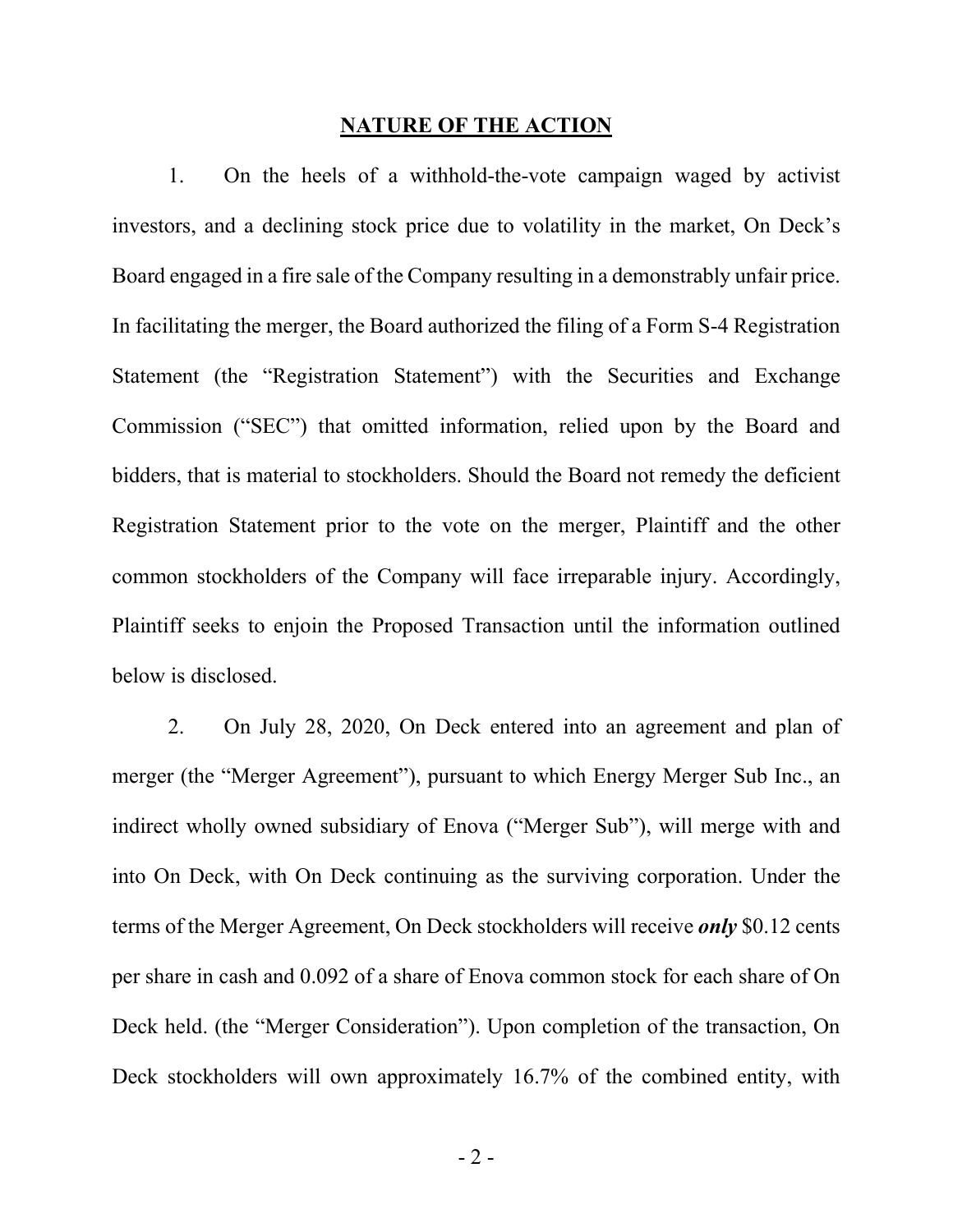Enova stockholders owning approximately 83.3%.

3. On August 25, 2020, in order to convince On Deck's public common stockholders to vote in favor of the merger, the Board authorized the filing of the Registration Statement. The Registration Statement contains material omissions concerning: (i) the financial projections prepared by the Company; (ii) the Tangible Book Value for the Company; and (iii) the confidentiality agreements entered into by other interested parties and whether they contained 'Don't Ask, Don't Waive' ("DADW") provisions.

4. The stockholder vote will be scheduled in the coming weeks, as the Proposed Transaction is expected to close in the fourth quarter of 2020 (the "Stockholder Vote"). It is imperative that the material information that has been omitted from the Registration Statement is disclosed to the Company's stockholders prior to the Stockholder Vote so they can properly determine whether to vote for or against the Proposed Transaction.

5. For these reasons, and as set forth in detail herein, Plaintiff asserts claims against Defendants for breaches of their fiduciary duties. Plaintiff seeks to enjoin Defendants from taking any steps to consummate the Proposed Transaction unless and until the material information discussed below is disclosed to On Deck's public common stockholders sufficiently in advance of the upcoming Stockholder Vote or, in the event the Proposed Transaction is consummated, to recover damages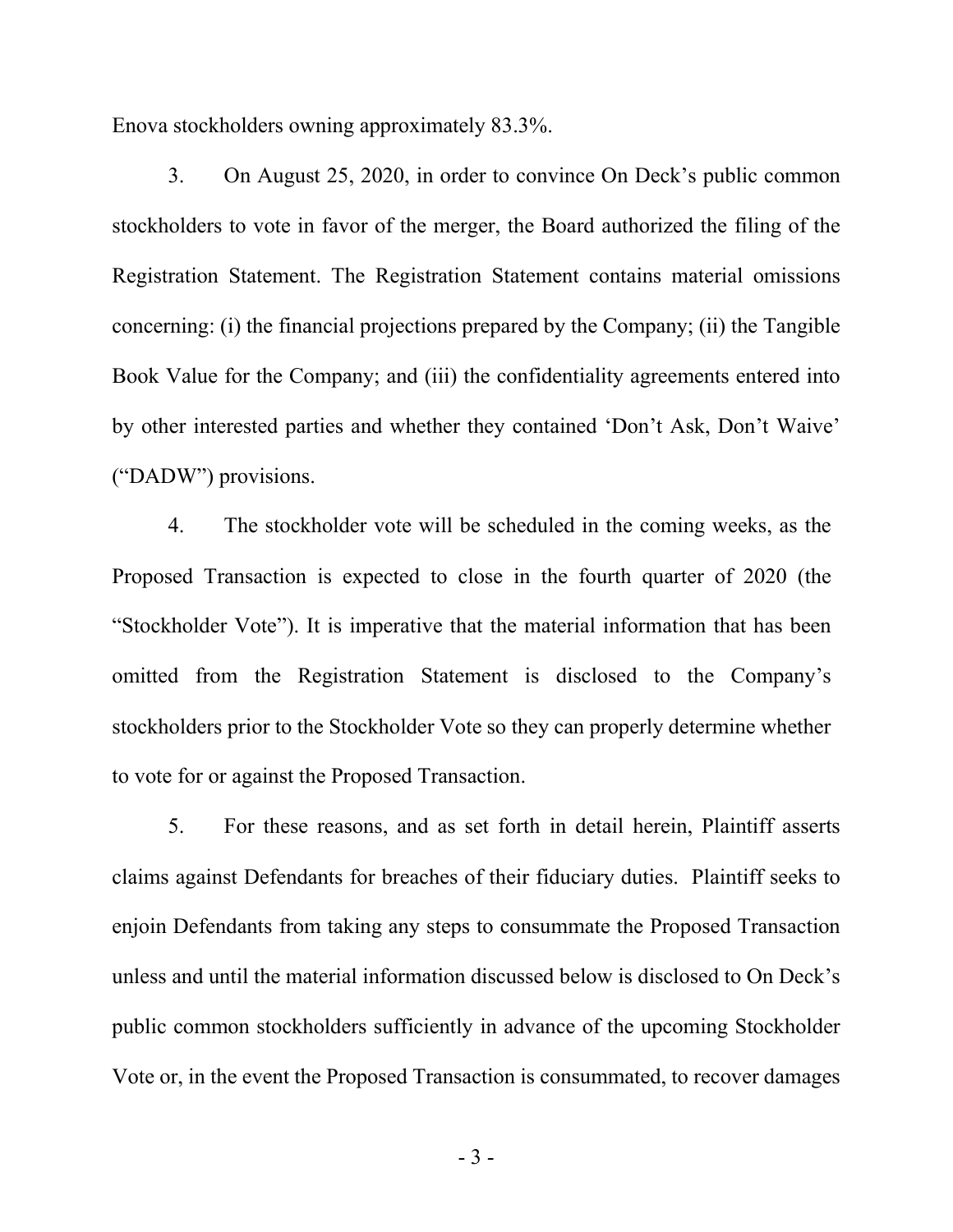resulting from the Defendants' misconduct.

### **PARTIES**

8. Plaintiff Conrad Doaty is, and has been at all relevant times, the owner of On Deck common stock.

9. Defendant Noah Breslow is, and has been at all relevant times, the Company's Chief Executive Officer and a director of On Deck.

10. Defendant Daniel S. Henson is, and has been at all relevant times, a director of On Deck.

11. Defendant Chandra Dhandapani is, and has been at all relevant times, a director of On Deck.

12. Defendant Bruce P. Nolop is, and has been at all relevant times, a director of On Deck.

13. Defendant Manolo Sánchez is, and has been at all relevant times, a director of On Deck.

14. Defendant Jane J. Thompson is, and has been at all relevant times, a director of On Deck.

15. Defendant Ronald F. Verni is, and has been at all relevant times, a director of On Deck.

16. Defendant Neil E. Wolfson is, and has been at all relevant times, a director of On Deck.

- 4 -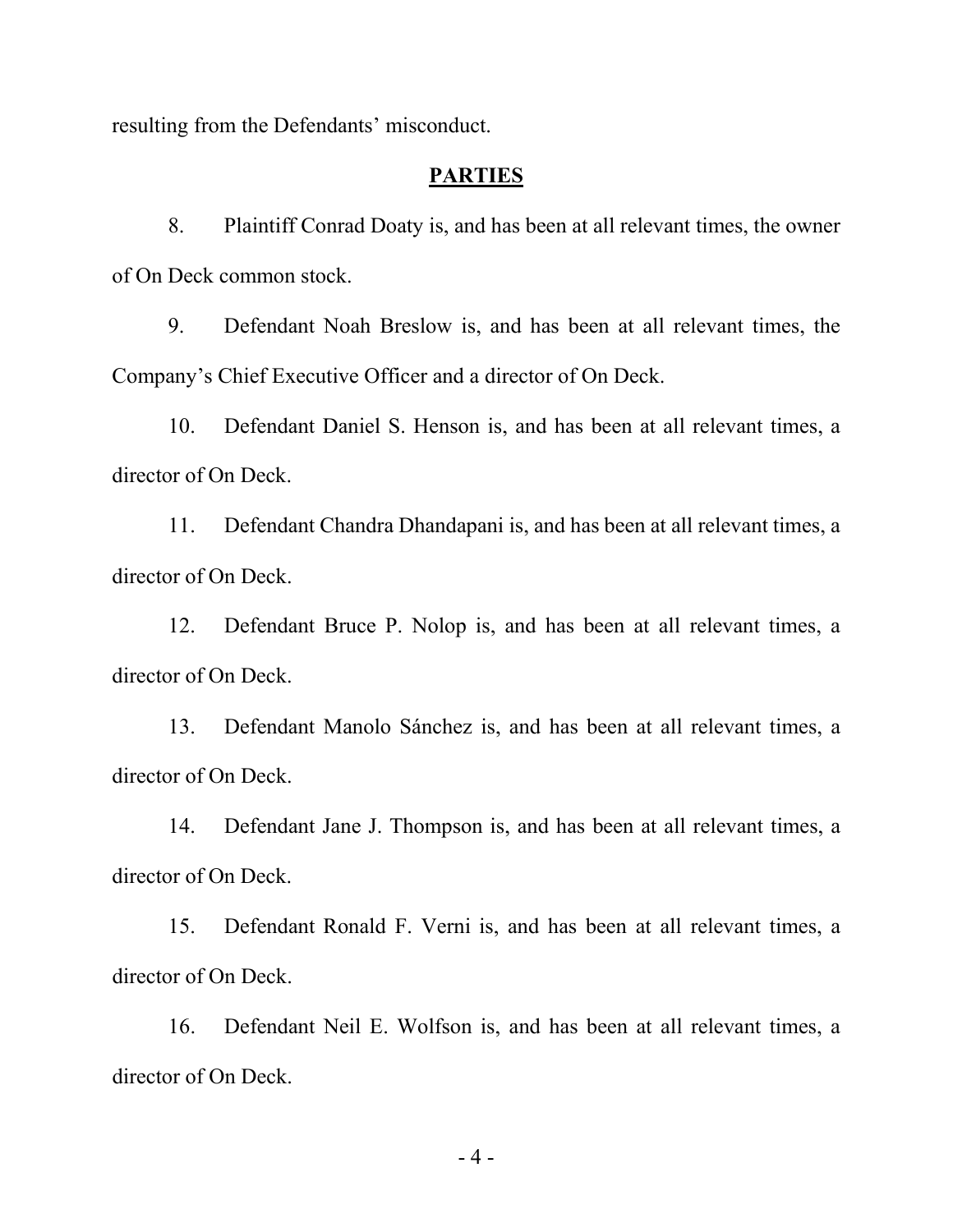17. The defendants identified in paragraphs 8 through 15 are collectively referred to herein as the "Board" or the "Defendants".

#### **RELEVANT NON-PARTIES**

18. On Deck is a Delaware corporation with its principal executive offices located at 1400 Broadway, 25th Floor, New York, NY 10018. The Company's common stock trades on the NYSE under the ticker symbol "ONDK." On Deck is an online lending business, founded in 2006 and which helped pioneer the use of data analytics to make real-time lending decisions and deliver financing to small businesses online. Since inception, On Deck has provided over \$13 billion in loans to customers in 700 different industries across the United States, Canada and Australia.

19. Enova will be acquiring On Deck in the Proposed Transaction. Enova is a technology and analytics company focused on providing online financial services. In 2019, Enova extended approximately \$2.2 billion in credit or financing to borrowers.

20. Energy Merger Sub Inc., an indirect wholly owned subsidiary of Enova ("Merger Sub"), will merge with and into On Deck, with On Deck continuing as the surviving corporation

### **THE DEFENDANTS' FIDUCIARY DUTIES**

21. By reason of the Defendants' positions with the Company as officers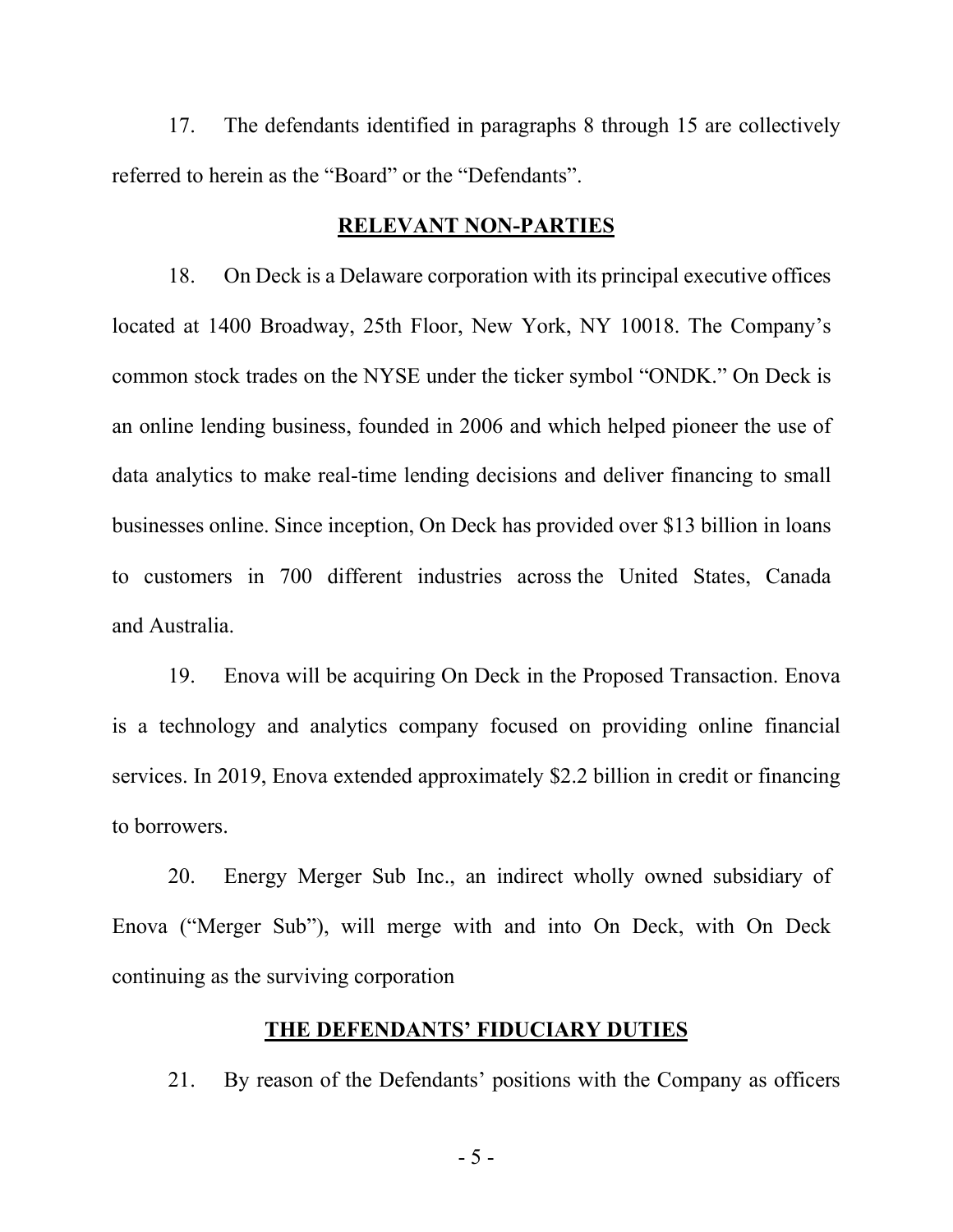and/or directors, they are in a fiduciary relationship with Plaintiff and the other public stockholders of On Deck and owe them a duty of care, loyalty, good faith, candor, and independence.

22. By virtue of their positions as directors and/or officers of On Deck, the Defendants, at all relevant times, had the power to control and influence On Deck, did control and influence On Deck, and caused On Deck to engage in the practices complained of herein.

23. In accordance with their duties of loyalty and good faith, the Defendants are obligated to refrain from: (a) failing to disclose all material information regarding the Proposed Transaction; (b) participating in any transaction where the Defendants' loyalties are divided; (c) participating in any transaction where the Defendants receive, or are entitled to receive, a personal financial benefit not equally shared by the public stockholders of the corporation; and/or (d) unjustly enriching themselves at the expense or to the detriment of the public stockholders.

24. Plaintiff alleges herein that the Defendants, separately and together, in connection with the Proposed Transaction, are knowingly or recklessly violating their fiduciary duties, including their duties of care, loyalty, good faith, and independence owed to the Company.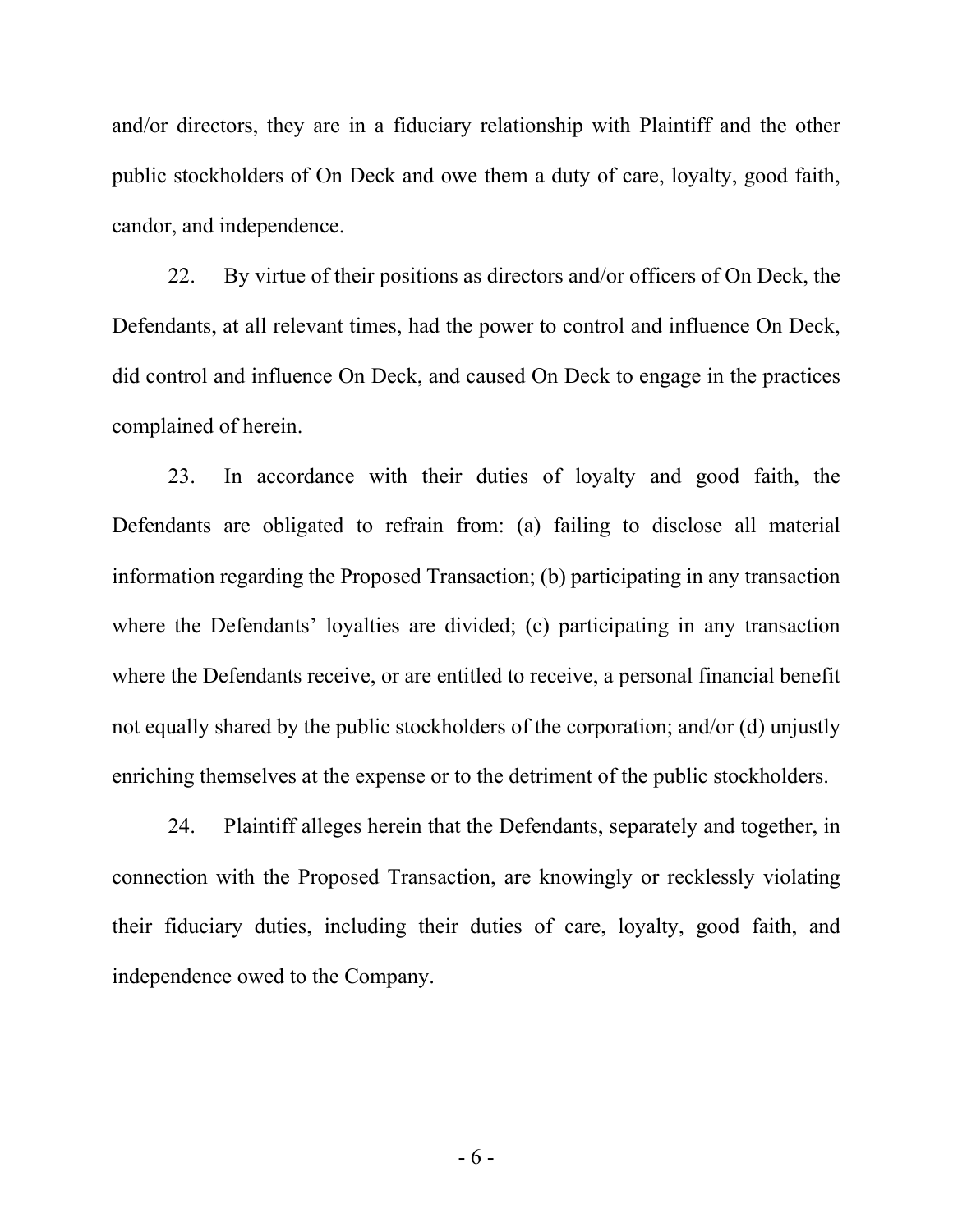#### **CLASS REPRESENTATION ALLEGATIONS**

25. Plaintiff brings this action on behalf of himself and as a class action pursuant to Rule 23 of the Rules of the Court of Chancery on behalf of all other holders of On Deck common stock who are being and will be harmed by Defendants' actions described below (the "Class"). Excluded from the Class are Defendants herein and any person, firm, trust, corporation, or other entity related to or affiliated with any of the Defendants.

26. This action is properly maintainable as a class action because:

a. The Class is so numerous that joinder of all members is impracticable. On Deck has in in excess of 77 million shares outstanding. The actual number of public stockholders of On Deck will be ascertained through discovery.

b. There are questions of law and fact that are common to the Class, including:

- i. whether the Defendants have breached their fiduciary duties with respect to Plaintiff and the other members of the Class in connection with the Proposed Transaction;
- ii. whether the Defendants have breached their fiduciary duty to obtain the best price available for the benefit of Plaintiff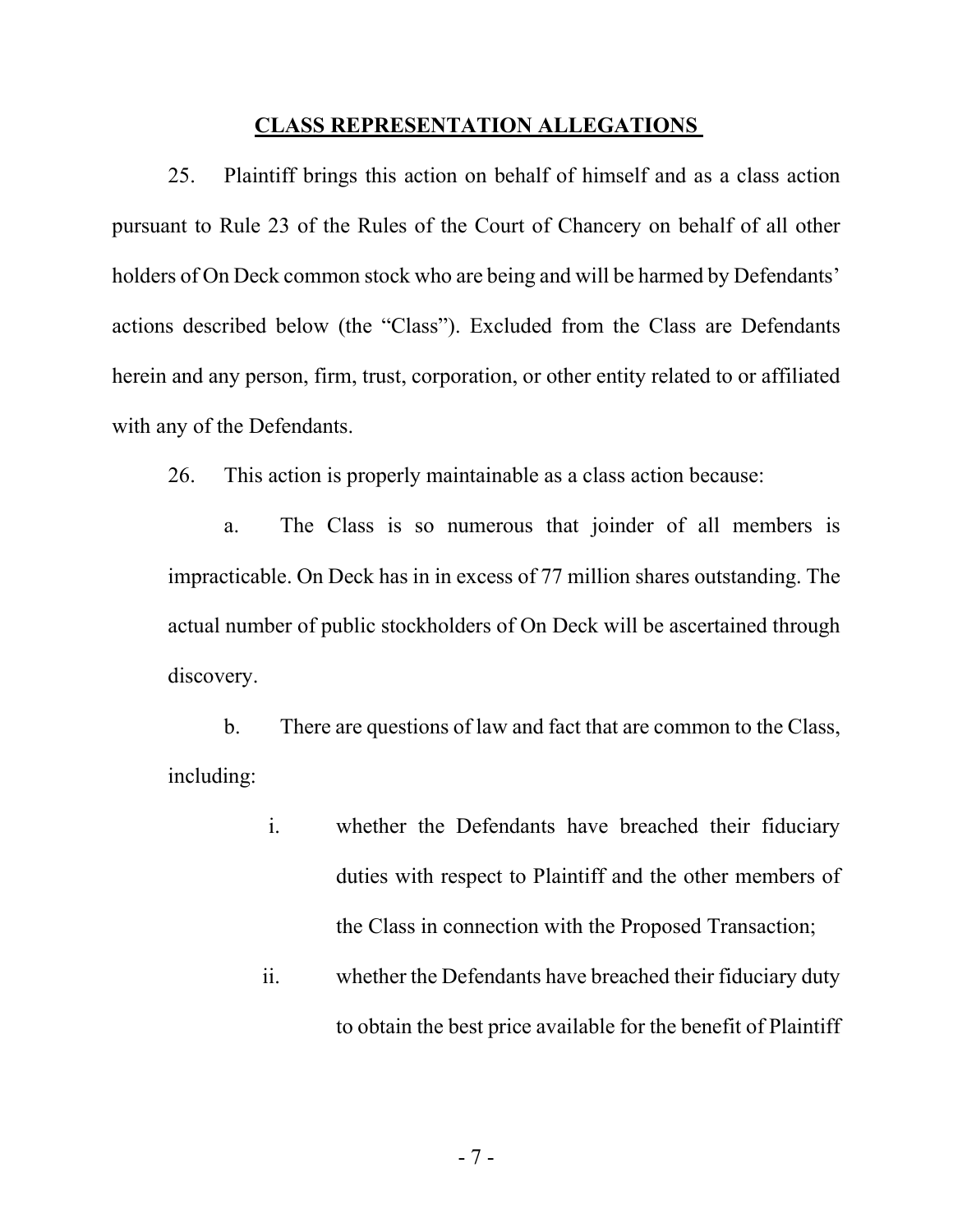and the other members of the Class in connection with the Proposed Transaction;

- iii. whether the Defendants have breached their fiduciary duty to disclose fully and fairly all material information within the Board's control in connection with the Proposed Transaction;
- iv. whether Plaintiff and other members of the Class would suffer irreparable injury were the Proposed Transaction consummated; and
- v. whether Plaintiff and other members of the Class are entitled to damages as a result of the Defendants' wrongful conduct.

25. Plaintiff is an adequate representative of the Class, has retained competent counsel experienced in litigation of this nature, and will fairly and adequately protect the interests of the Class.

26. Plaintiff's claims are typical of the claims of the other members of the Class and Plaintiff does not have any interests adverse to the Class.

27. The prosecution of separate actions by individual members of the Class would create a risk of inconsistent or varying adjudications with respect to individual

- 8 -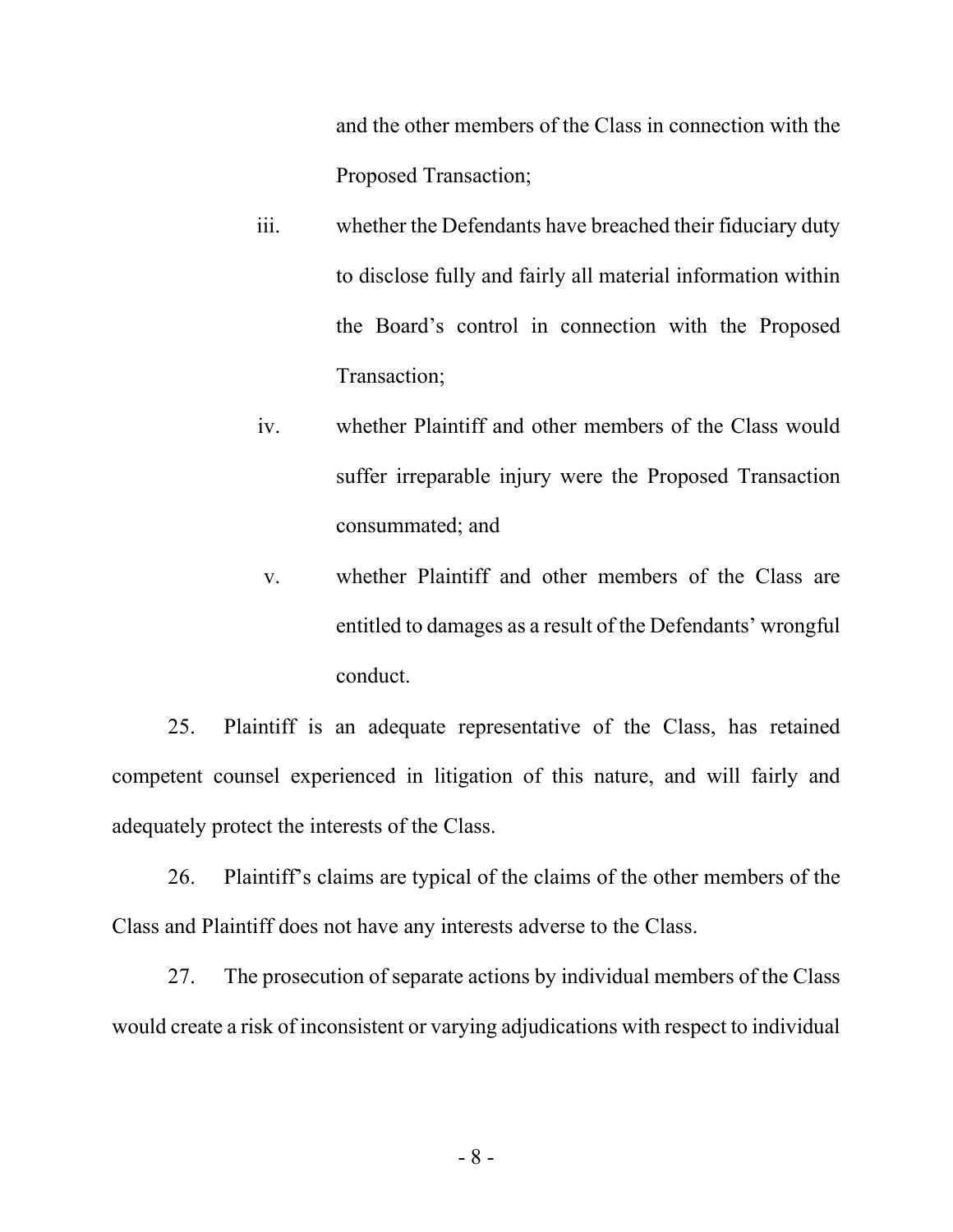members of the Class, which would establish incompatible standards of conduct for the party opposing the Class.

28. Defendants have acted on grounds generally applicable to the Class with respect to the matters complained of herein, thereby making appropriate the relief sought herein with respect to the Class as a whole.

## **SUBSTANTIVE ALLEGATIONS**

## **A. Background of the Proposed Transaction**

27. After approximately a two month-sales process, followed by one month of diligence, the Board voted to approve the merger with Enova on July 28, 2020. That same day, the Board authorized the announcement of merger, the press release stated in relevant part as follows:

## **Enova to Acquire On Deck to Create a Leading FinTech Company Serving Consumers and Small Businesses**

CHICAGO and NEW YORK, July 28, 2020 /PRNewswire/ -- Enova International (NYSE: ENVA) and On Deck (NYSE: ONDK), today announced that they have entered into a definitive agreement under which Enova will acquire all outstanding shares of On Deck in a cash and stock transaction valued at approximately \$90 million. The implied price of \$1.38 per On Deck share reflects a 43.6% premium to its 90 day volume weighted average price and a 90.4% premium based on the closing price of \$0.73 per On Deck share on July 27, 2020.

This transaction brings together two complementary, market-leading businesses combining world-class capabilities in consumer and small business online lending. Enova and On Deck are both innovators that have helped revolutionize online lending, using data and advanced analytics to simplify and expand access to financial services for underserved borrowers, while providing an unparalleled customer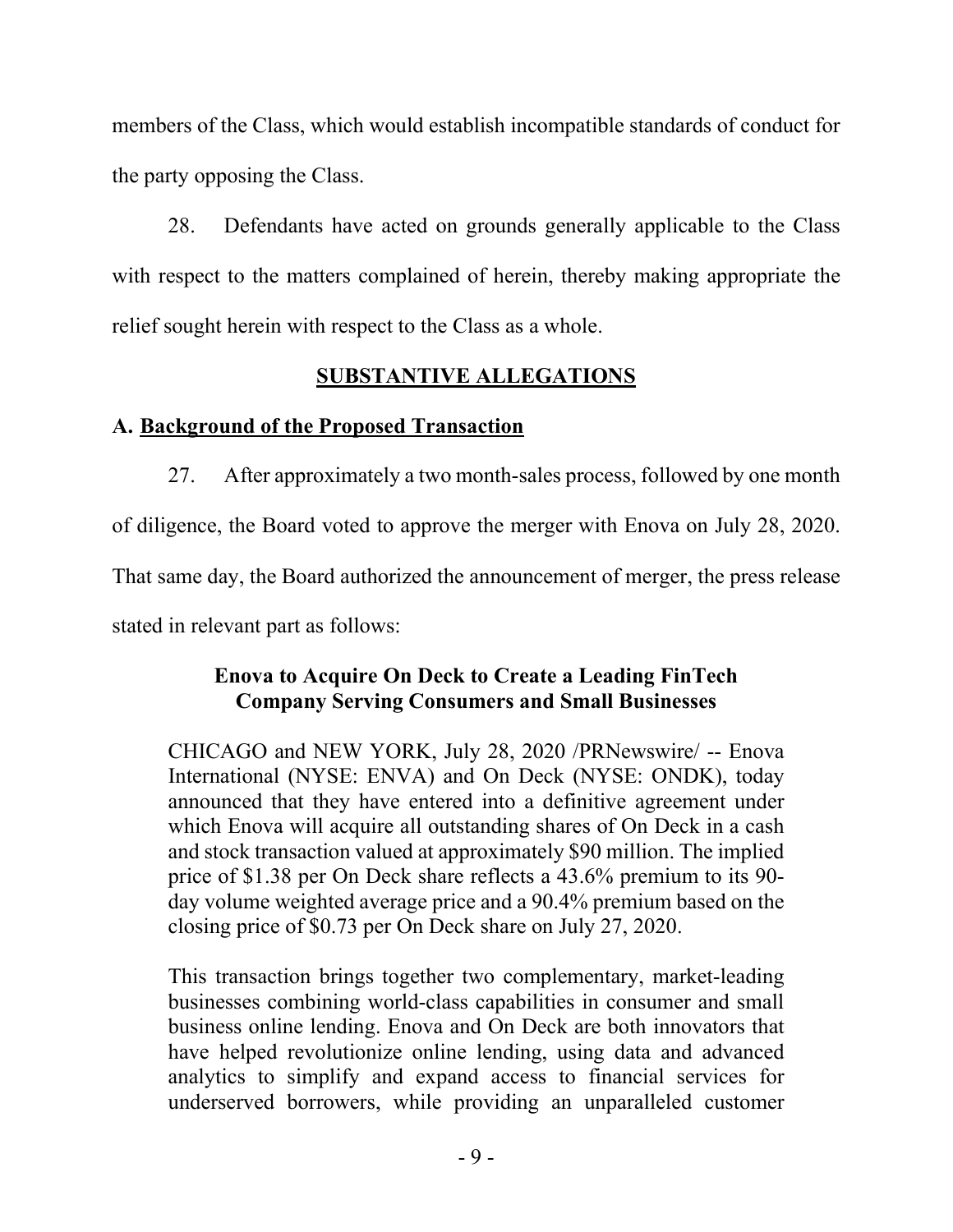experience. Enova will add the On Deck brand, products and services to its existing industry-leading portfolio to create a combined company with significant scale and diverse product offerings in consumer and small business market segments that banks and credit unions have difficulty serving. Together, Enova and On Deck had \$4.7 billion in originations in 2019 and have served approximately 7 million customers.

"This strategic transaction, which brings together two FinTech leaders, is a great opportunity for customers, employees and shareholders of both companies," said David Fisher, CEO of Enova. "Together, our companies will be stronger because of the complementary strengths and synergies of our businesses. Acquiring a premier online small business lender and its ODX bank platform, and welcoming its innovative and talented team to Enova, will increase our scale and resources, providing us with opportunities to accelerate growth in our increasingly diversified portfolio as we continue to execute on our strategy to create long-term value for all of our stakeholders."

Noah Breslow, On Deck Chairman and CEO said, "I am proud of the business we have built and the more than \$13 billion of financing we have provided to underserved small businesses since our founding in 2006. Following an extensive review of our strategic options, we believe this is the right path forward for our customers, employees and shareholders. Joining forces with Enova, a highly-respected and wellcapitalized leader in online lending, and leveraging our combined scale and strengths, provides the best opportunity for our long-term success."

28. The Merger Consideration represents a woefully inadequate exchange

for stockholders. The implied value of the Merger Consideration was approximately \$1.38 per share as of June 30, 2020. This represents a massive *70.7% discount* to the Company's 52-Week high stock price, and a significant discount to the pre-COVID-19 trading levels above \$4 per share. Should the merger be consummated, stockholders who bought in at this price will never be able to recoup the value of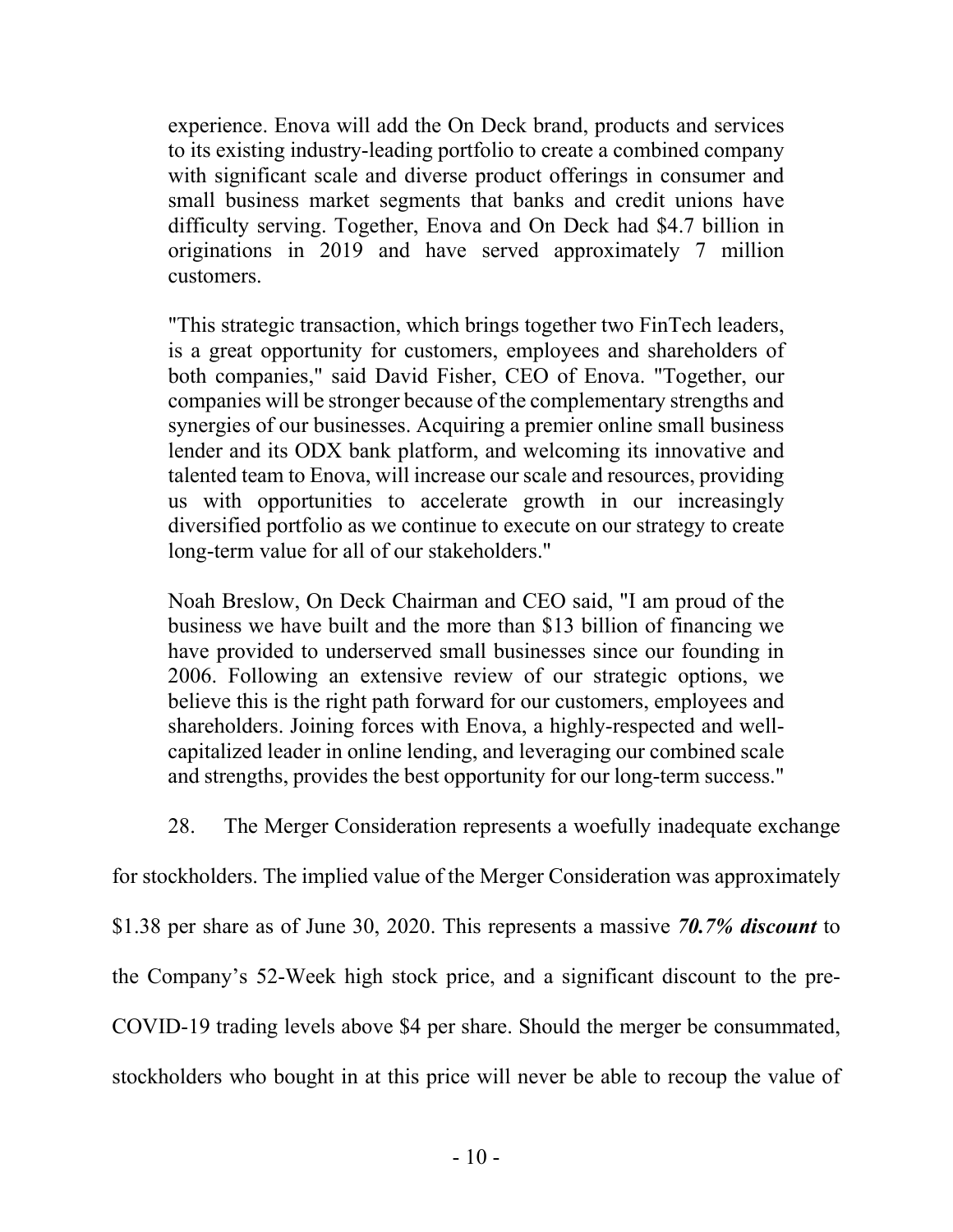their investment, and instead will be granted pennies per share and a diluted position in Enova.

29. Prior to the COVID-19 Pandemic ("Pandemic"), the Company's financial outlook was improving quarter over quarter. Analysts remained bullish on the Company, especially as the market cap remained a discount to book value, indicating unlocked intrinsic value for the Company's shares. Indeed, by all indications from executives, the Company was posed for tremendous financial growth. By example, the Company's Chief Financial Officer stated in the Q3 2019 earnings call on October 24, 2019 that:

Net income for the quarter was \$9 million or \$0.11 per diluted share. This quarter includes a \$2.8 million discrete tax benefit related to research and development costs in prior years. Excluding that benefit and the roughly \$2 million of stock-based compensation expense, our adjusted net income this quarter was \$8 million or \$0.10 per diluted share.

…

Getting into the details. We continued to grow the portfolio. Portfolio assets grew 10% from last year and 2% sequentially to \$1.2 billion. While we saw growth in both term loans and lines of credit, the growth was primarily driven by locks. This growth reflects strong demand for this offering as well as the benefit from the lengthening of amortization periods that occurred over the past year.

…

Likewise, our strategy to slightly lengthen term loan maturities should bolster the growth rates in that portfolio next year. We also grew revenue. Gross revenue of \$113 million came in slightly above our guidance range reflecting increased interest income which grew at a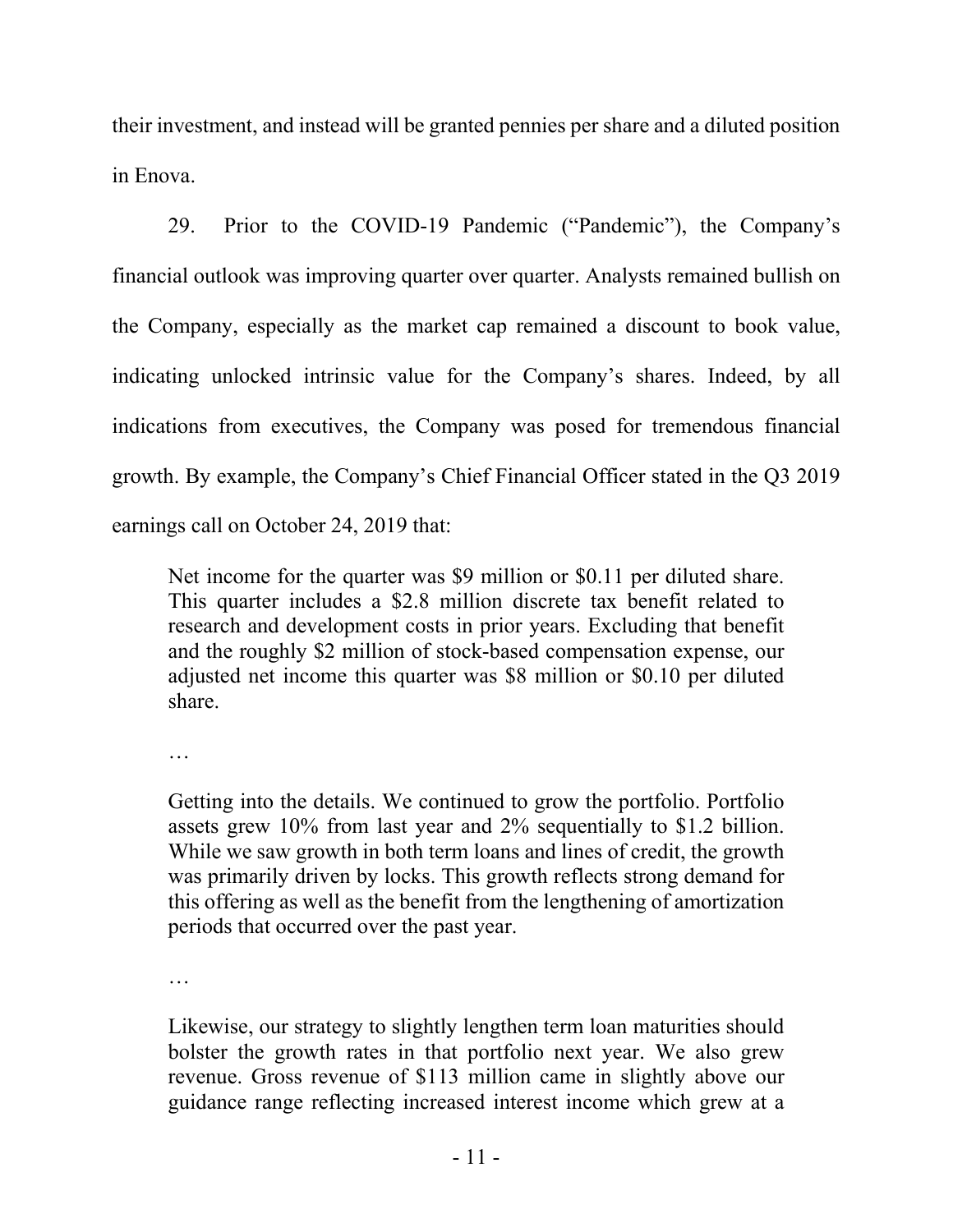rate commensurate with the sequential and year-over-year portfolio growth.

30. The Company continued to experience growth into 2020, and analysts increased their price targets. As stated by the Company's Chief Executive Officer

and Defendant, Noah Brewlow, in an earnings call for Q4 2019 on February 11,

2020:

We have a lot to be proud of in 2019. We grew the portfolio. We originated \$2.5 billion of loans and finance receivables and grew the portfolio 8% to \$1.3 billion. Since our inception, we have now originated over \$13 billion of loans, solidifying our position as the leading online lender to small businesses. We improved our funding profile.

…

And we nearly doubled the number of customers enrolled in our Instant Funding feature. As you may recall, Instant Funding delivers a best-inclass customer experience by using the debit card network to fund line of credit draws in [indiscernible].

…

In summary, we exited 2019 a much stronger company. Our product offerings are more fulsome with expanded terms and features; our distribution model remains diversified with three distinct origination channels across which we can allocate resources based on market dynamics; our credit decisioning is more dynamic and targeted allowing us to quickly respond to changes in the environments; our growth strategies are taking hold both domestically and abroad; and our talent pool is deeper and stronger than ever with seasoned industry professionals well equipped to lead On Deck into the future.

31. Despite the Company's improving prospects, the short-term financial

outlook of the Company took a turn as the Pandemic began to spread across the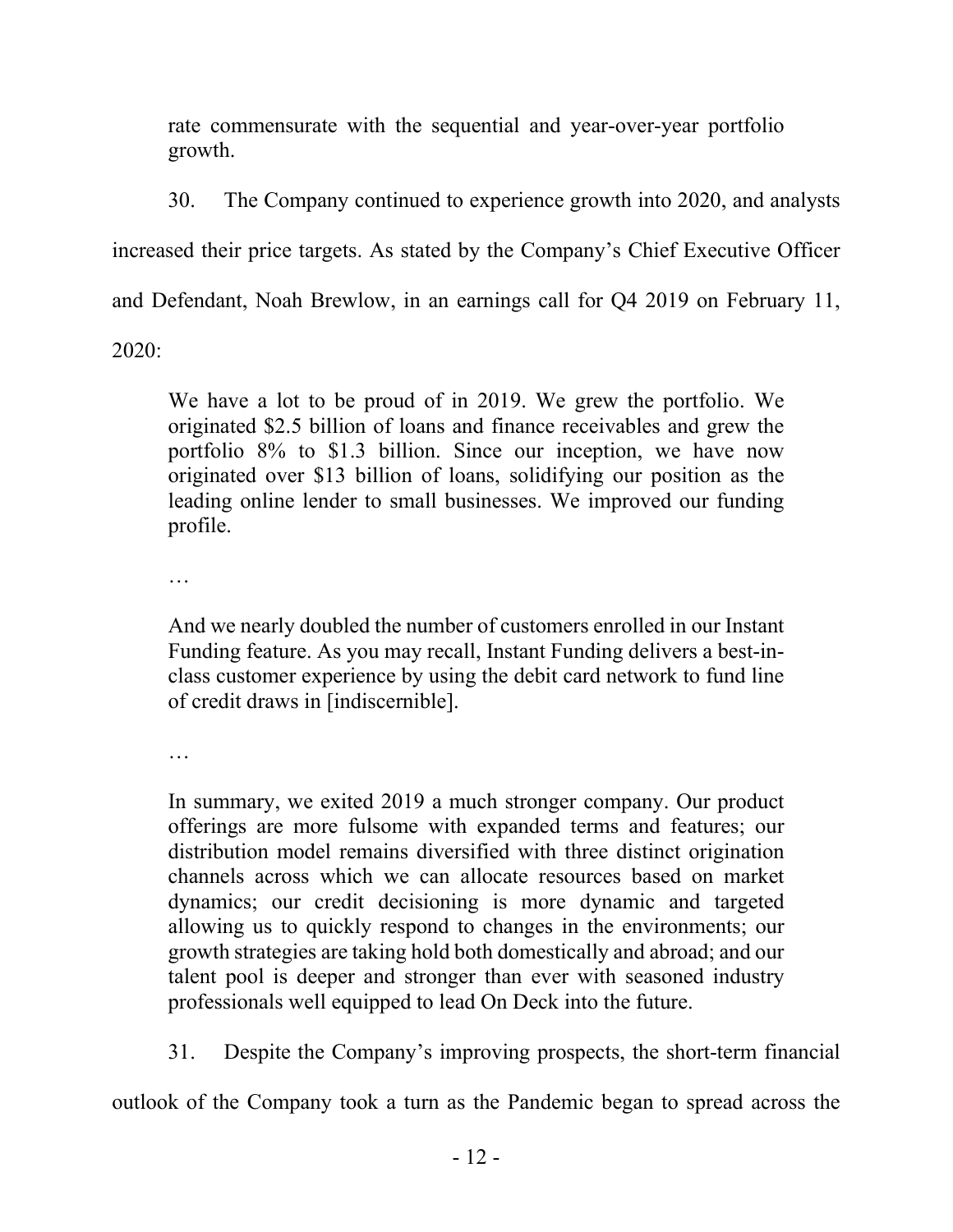United States. In March 2020, the Company's stock price declined due to overall market volatility and immediate uncertainty concerning its business in consumer and small business loans. The Company then drew down on its credit facility and began contacting investment banks to act as a financial advisor in connection with the Company's review of strategic alternatives. On March 23, 2020, On Deck executed an engagement letter with Evercore Group L.L.C. ("Evercore") to fulfill this role as a financial advisor, after institution investors began clamoring for a sale.

32. Thereafter, on March 26, 2020, the United States became the hardest hit country by the Pandemic, with more than 80,000 confirmed cases and more than 1,000 deaths. In light of the emerging, challenging economic environment and the worsening financial outlook, On Deck management commenced a review of potential financing alternatives to replace its credit facility and began contacting potential sources of alternative financing, including sources of mezzanine financing. Throughout the merger process, On Deck management held negotiations with multiple alternative financing sources and reported the status of such negotiations on an ongoing basis to the On Deck Board. The results of the negotiations are undisclosed in the Registration Statement, and the disclosure of this information is important, as will be discussed below.

33. Prior to the spread of the Pandemic, the Company had been entertaining strategic alternatives for some time. As far back as the first half of 2019, On Deck

- 13 -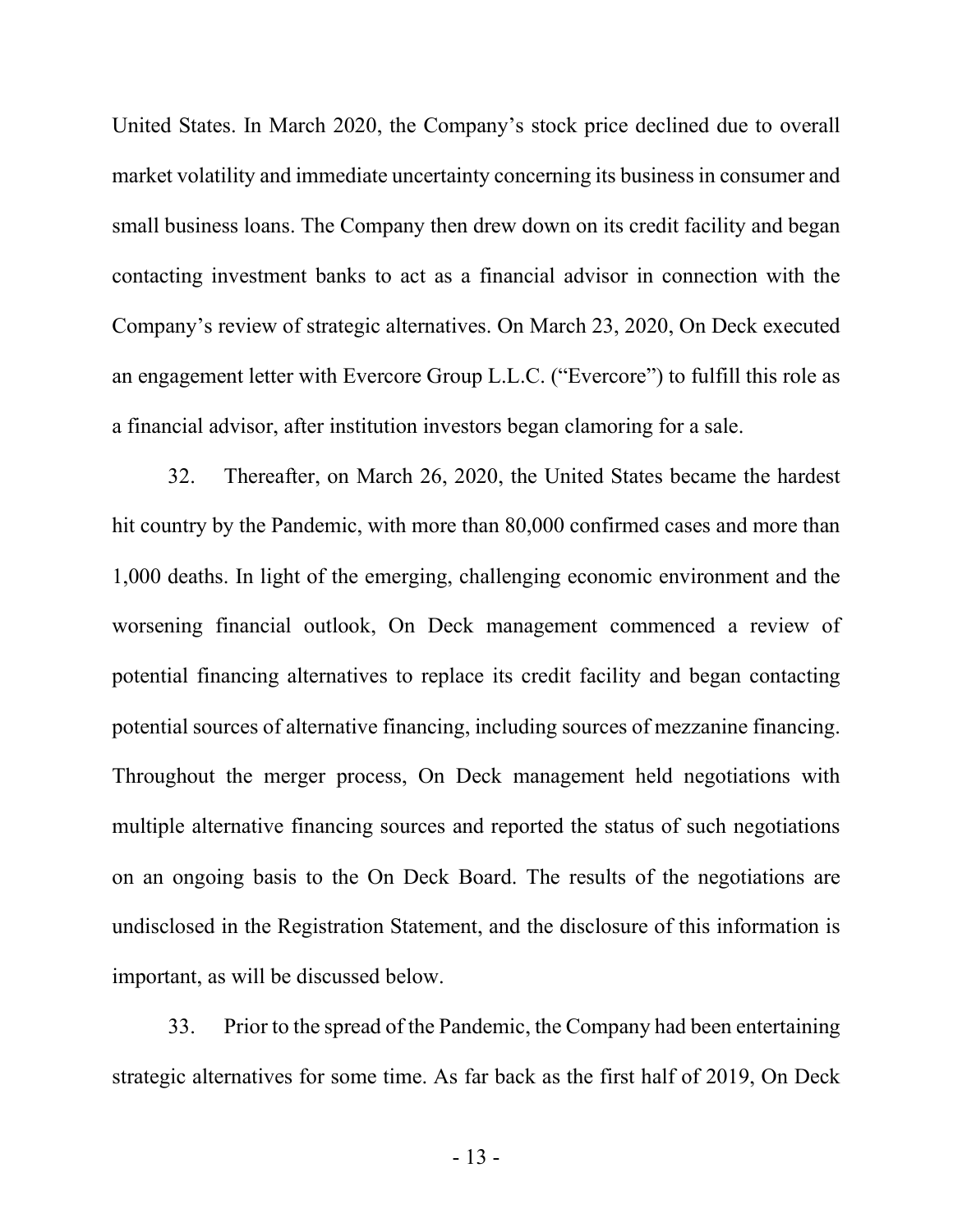engaged in discussions to acquire, in an all-stock transaction, a state-chartered banking entity referred to as Party A in the Registration Statement. Likewise, on February 28, 2020, On Deck received an unsolicited, nonbinding, preliminary indication of interest from a potential counterparty referred to as Party B, a strategic buyer backed by a financial sponsor, to acquire 100% of On Deck in an all-cash transaction. These discussions were terminated as the Pandemic spread, as it became a plainly unfavorable environment to engage in a sales process.

34. Strikingly, the Company, instead of terminating the sales process and focusing on methods to endure the economic climate of 2020, doubled down on their efforts to sell. In late March, as cases of COVID-19 cases surged within the United States, the Board instructed Evercore to begin contacting potential counterparties.

35. The Company's inexorable march towards a merger was the result of tactics employed by activist investors. With the failure of Party A and Party B to consummate a transaction in early 2020, and with a declining stock price, activists ramped up pressure on the Board to immediately sell the Company so that they could recoup their investment. One activist investor, Voce Capital LLC ("Voce"), stated in a public letter to stockholders, dated April 17, 2020, that "on March 13, we presented management with detailed proposals for immediate steps, especially significant cost reductions and a culling of strategic priorities; over a month later, we've seen no announcements indicating that any of them have been acted upon."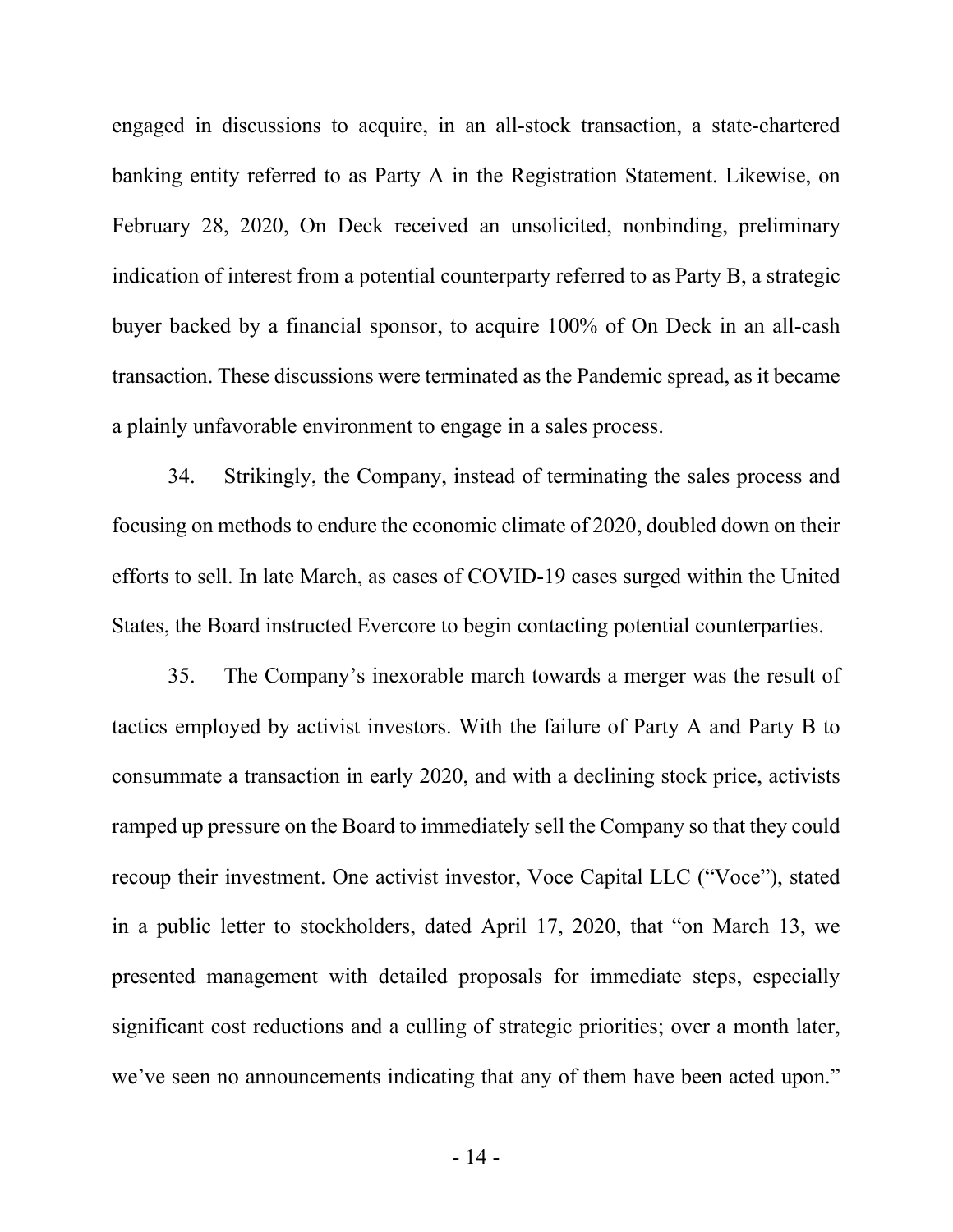Furthermore, Voce admitted to working over many months to achieve strategic priorities and that "as On Deck began to stumble earlier this year, we escalated this dialogue."

36. After the Board's failure to heed its warnings, Voce made good on their promise and escalated, waging a withhold-the-vote campaign to force the Board's hand. In Voce's April 17, 2020 letter, Voce urged stockholders to withhold their vote to reelect Defendants Noah Breslow, Jane J. Thompson, and Ronald F. Verni, stating "withholding votes in favor of each of their election this year will be stockholders' only way of holding them accountable." If enough stockholders voted against the directors, then these Defendants would be forced to resign.

37. Voce also began threatening the Board with a proxy contest following the withhold-the-vote campaign should its demands not be met, indeed, the Company implied it would have initiated a proxy contest were it not for an advance notification deadline in the Company's bylaws:

Some may ask, "what good does voting 'no' do without a competing slate of nominees to replace the incumbents?" Having conducted many proxy contests in the past, Voce inarguably has the wherewithal to nominate and elect directors when given the opportunity. As noted, however, the Board's unreasonable advance notification deadline has made that impossible this year and the Board has banned all other forms of stockholder action, such as calling a special meeting or acting by written consent.

…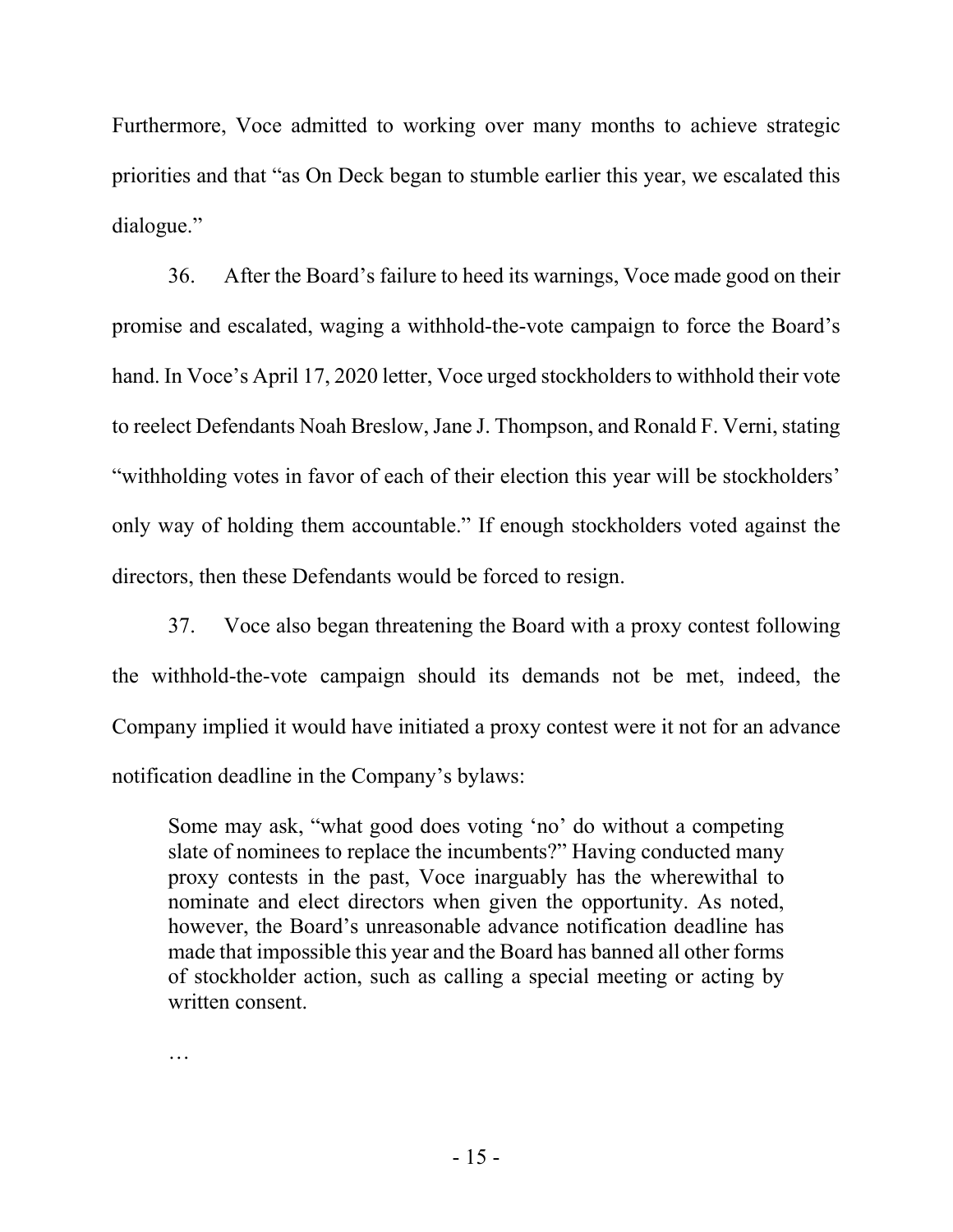### **We therefore urge our fellow stockholders to join us in voting AGAINST all three Class III Directors by withholding votes for them on the Company's proxy card.**

38. Voce's April 17, 2020 letter, was followed by public announcements and other public letters filed with the SEC. On April 24, 2020, Voce reiterated its position, stating: "dissatisfied stockholders have an alternative: Send an emphatic message that change is urgently required by voting against the three Directors standing for reelection," and again reiterated its position in a letter filed on May 4, 2020. As the holder of 1.34 million of the Company's shares, Voce's activist campaign was no doubt influential in the Board's decision to engage in a sale of the Company.

39. Unfortunately, this sort of pressure campaign is common tactic employed by activist investors. *See generally*, Leo E. Strine, Jr., Who Bleeds When the Wolves Bite?: A Flesh-and-Blood Perspective on Hedge Fund Activism and Our Strange Corporate Governance System, 126 YALE L.J.1870 (April, 2017). The Pandemic disrupted Voce's plans for the Company, and a fire sale became its only means to recoup its investment. The very public dispute turned into a desperate push for a sale—with the non-insider stockholders suffering as a result.

40. In the midst of the Pandemic, it remains a remarkably terrible time to engage in a sale of the Company. With Wall Street spooked, the price of the stock is significantly deflated. While some industries have been able to recover to pre-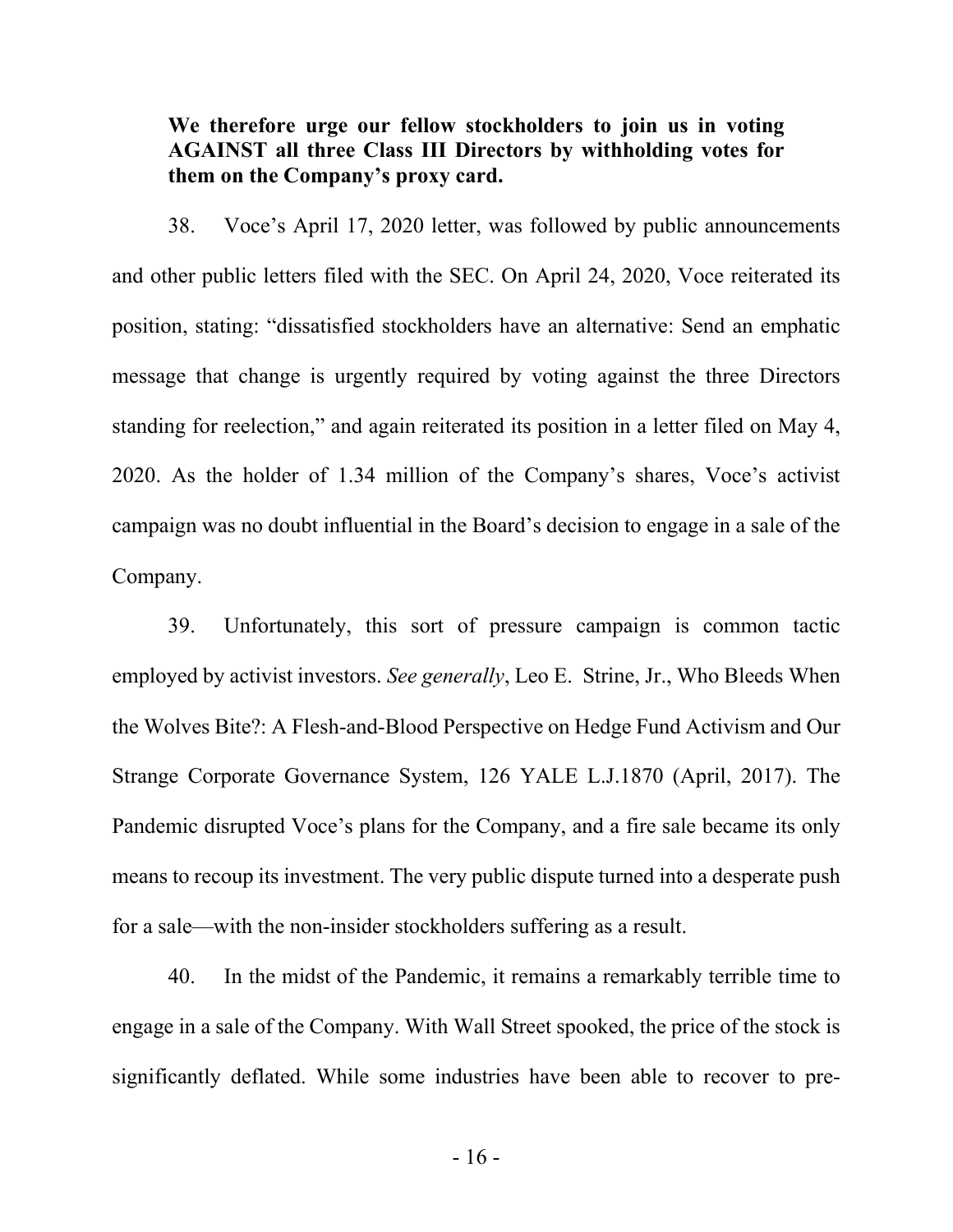Pandemic highs, others remain significantly depressed. The Company is being sold at its historic lows, at a time when strategic financing to remain a standalone company is a much more attractive offer to maximize stockholder in the long-term. The merger has been labelled a fire sale by analysts, stating that the Company is being sold for pennies.

41. Most significantly, is that it is not pressing time to sell, the Company was not facing imminent financial collapse or financial ruin. According to the Q2 2020 Earnings Call, as of July 29, 2020, On Deck has \$150 million of cash and cash equivalents on hand. It has received multiple waivers of increased payments for the principal repayment under their loan obligations, and with these extensions allowing significant financial freedom to remain a standalone entity. Further, the Company was entertaining discussions to stay afloat with mezzanine debt financing and other financial instruments. Even without additional financing, On Deck has the cash on hand and has renegotiated agreements with lenders that it could remain a standalone entity even were business not to return to pre-COVID-19 levels until well into 2021.

42. Yet as a result of the frantic and unreasonable timing of the sale, the consideration offered for On Deck is woefully inadequate. Enova's management forecasts that the preliminary estimated bargain purchase gain for Enova from the Proposed Transaction will be \$119,019,000, which is *significantly higher* than the implied aggregate value of the Merger Consideration of approximately \$90 million.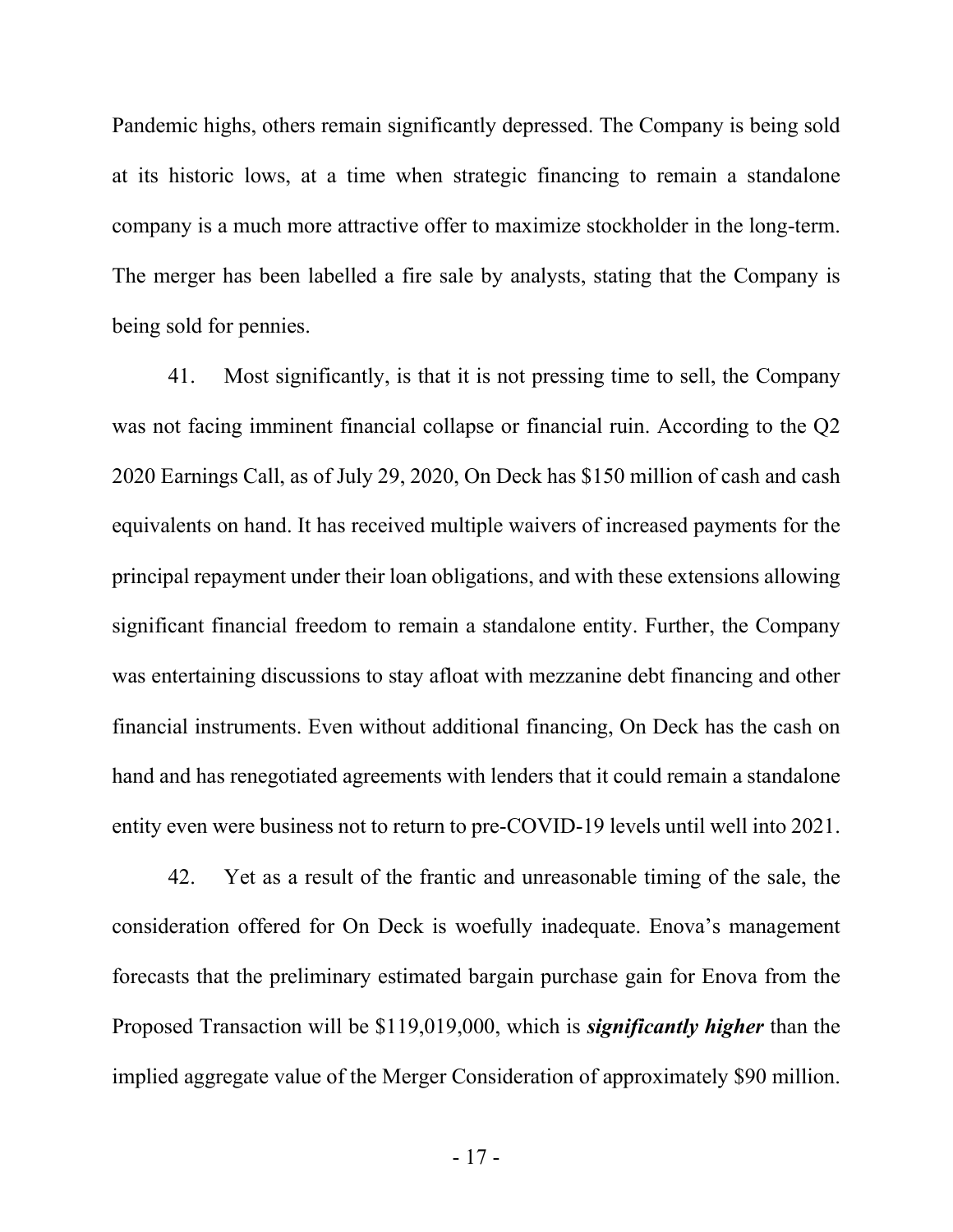Instead of receiving a premium for the intrinsic value of their shares, On Deck's stockholders will be providing a discount to Enova. The Company's stock price was artificially lower due to exigent circumstances, and the Board chose sell off the Company at a fraction of its intrinsic value, even at a fraction of its book value, in order to escape a situation which their mismanagement had created.

43. To add insult to injury, there were better significantly better offers from bidders on the table, and the Registration Statement fails to address why they did not result in a transaction. For example, Party F's proposal provided for an all-cash offer that valued On Deck between \$100 and \$125 million (or between \$1.60 and \$2.00 per share of On Deck common stock) and Party D's proposal provided for an allcash offer that valued On Deck between \$80 million and \$110 million (or between \$1.28 and \$1.80 per share of On Deck Common Stock).

44. Instead, the Board drove the Company into the hands of a buyer which provided them with exorbitant personal compensation, continued employment, and which their largest institutional stockholders already had holdings. Dimensional Fund Advisors LP, BlackRock, Inc., and Renaissance Technologies LLC all hold greater than 5% beneficial ownership interests in both On Deck and Enova, and so even if the Exchange Ratio is unfair, those institutional investors will still benefit from seeing their positions in Enova benefitted. Non-insider stockholders, on the other hand, will not be parties to this benefit.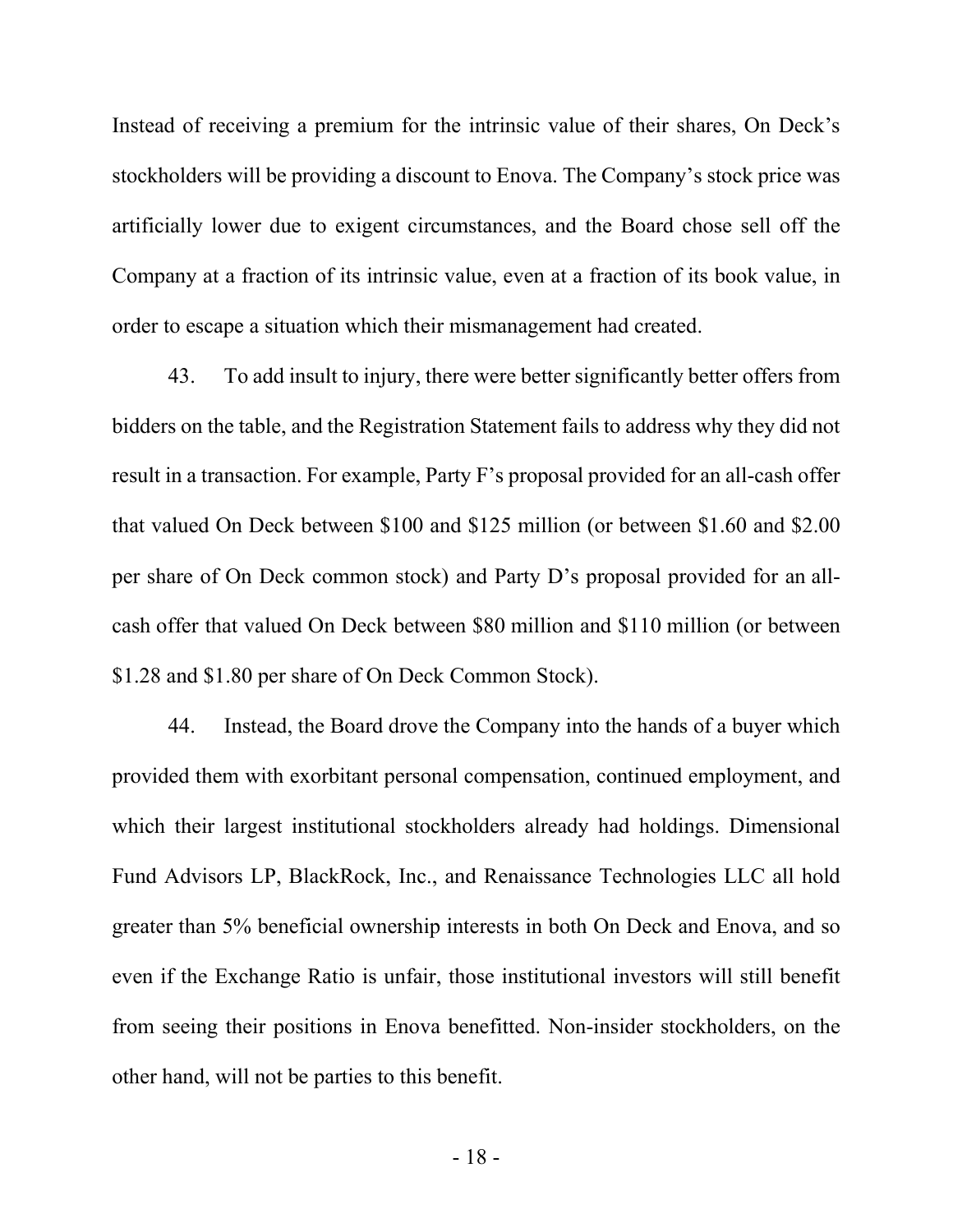45. As additional incentive for the Defendants, the Board will receive exorbitant personal compensation far exceeding a fair ratio to the Merger Consideration. Despite the Company only receiving approximately \$8 million in the Proposed Transaction as cash consideration for stockholders, the executive officers and directors have been promised nearly millions of dollars in severance packages, accelerated stock options, performance awards, golden parachutes and other deal devices to sweeten the offer for the Board. Defendant and Chief Executive Officer, Noah Breslow will retain his employment and move to Enova's board of directors as Vice Chairman and as part of the management team. This provides the Defendants with certain unique benefits not shared with the non-insider stockholders.

46. For good measure, in order to effectuate the Proposed Transaction, the Defendants agreed to certain restrictive and preclusive deal protection devices which impede the Company's ability to obtain a better offer or terminate the agreement. For example, the Company entered into a "No Solicitation" provision which prohibits seeking a better offer for stockholders. According to the Merger Agreement, should On Deck terminate the agreement, it shall have to pay Enova a \$2.8 million dollar termination fee. As identified below, the Registration Statement omits whether other potential bidders are precluded from making a better offer by DADW provisions. Lastly, the current macro environment makes it a particularly precarious time to sell and this all but ensures no better offer will be forthcoming.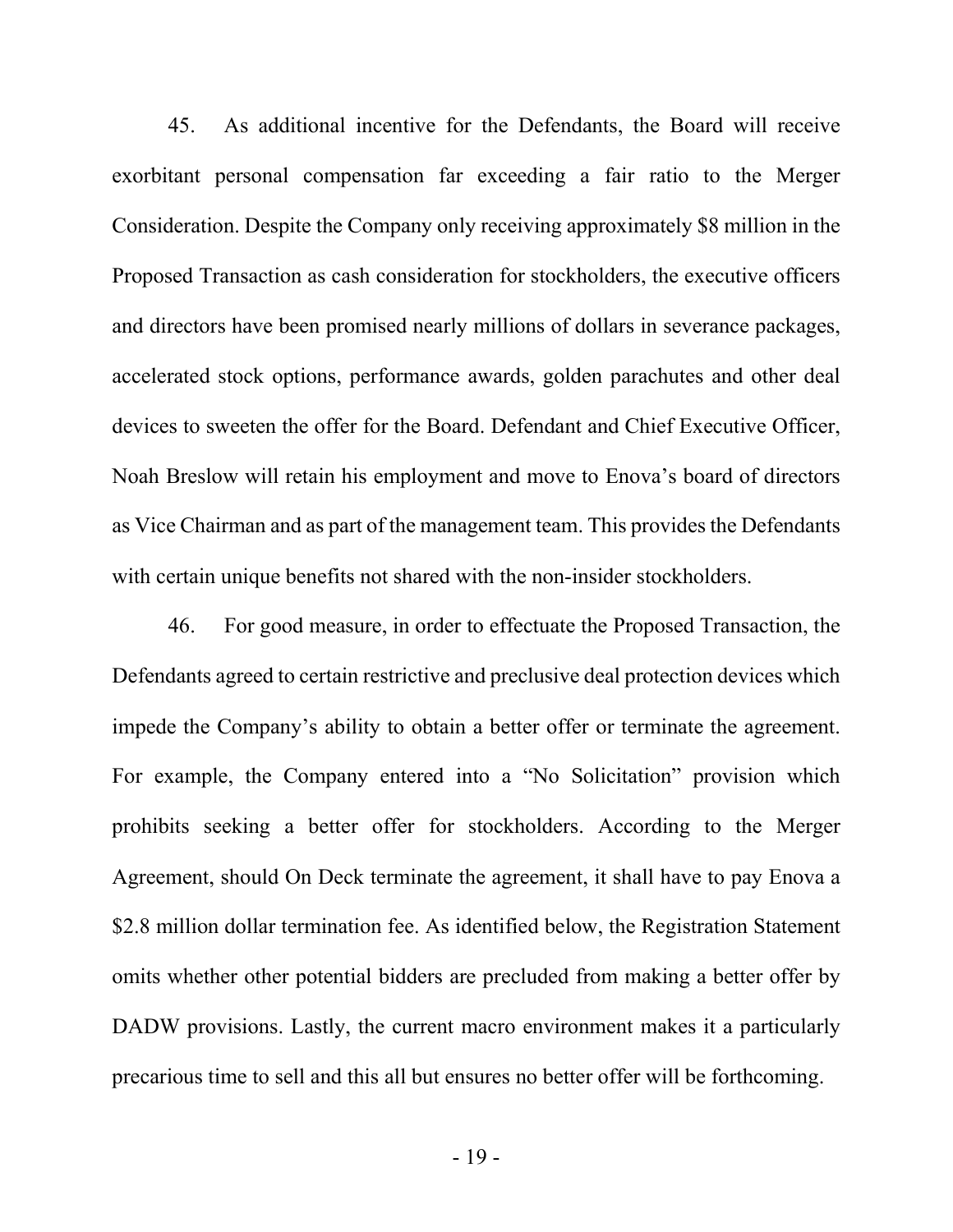47. Piggybacking off the uncertainty of Pandemic, the Proposed Transaction may inordinately compensate Enova stockholders and reward the Defendants, all at the expense of the Company's common stockholders. Therefore, it is imperative that stockholders receive the material information (discussed in detail below) that Defendants have omitted from the Registration Statement, which is necessary for stockholders to properly exercise their corporate suffrage rights and in order to cast an informed vote on the Proposed Transaction.

#### **B. The Registration Statement Omits Certain Material Information**

48. On August 25, 2020 Defendants authorized the filing of the deficient Registration Statement with the SEC. The Defendants were obligated to carefully review the Registration Statement before it was filed with the SEC and disseminated to the Company's stockholders to ensure that it did not contain any material misrepresentations or omissions. However, the Registration Statement omits material information as follows.

49. *First*, two sets of projections were created for use by the Board in evaluating a sale of the Company. The Registration Statement refers to these projections as Scenario 1 (which assumed, among other things, a quick economic recovery, and referred to as the "Bidder Projections") and Scenario 2 (which assumed, among other things, a slower economic recovery, and referred to as the "Fairness Opinion Projections"). The failure to include the Bidder Projections and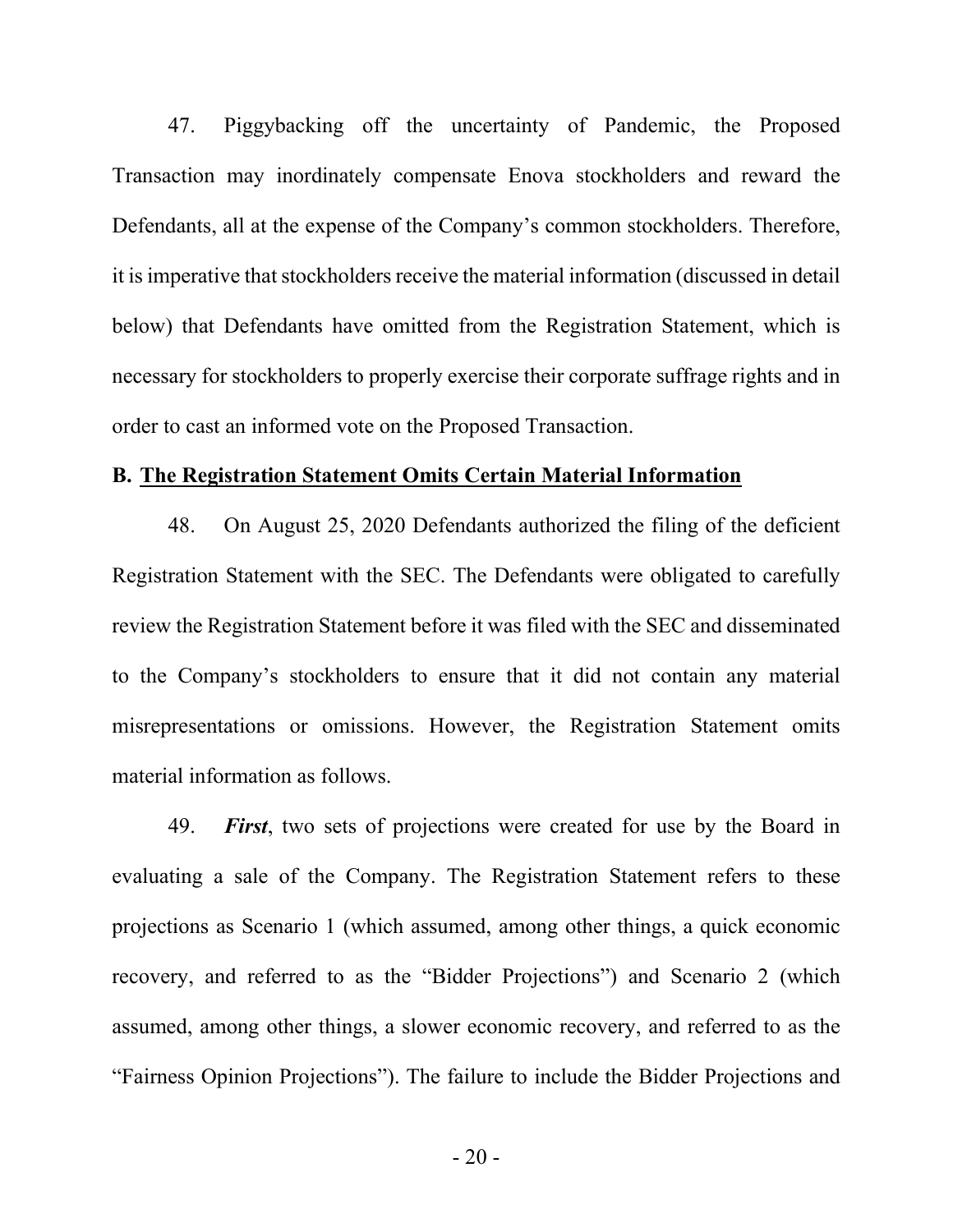the financial analyses conducted on them, is a material omission in violation of Defendants' fiduciary duty.

50. On June 4, 2020, both the Bidder Projections and the Fairness Opinion Projections were created. Only the Bidder Projections were shared with potential counterparties. Indeed, throughout the merger process and up until three days before the Company entered into exclusivity with Enova, the Bidder Projections were relied upon – as evidenced by the fact that on June 25, 2020 Evercore was still circulating the Bidder Projections to potential counterparties.

51. The very first indication that the Board 'believed' the Fairness Opinion Projections *may* be more reliable came on July 10, 2020, after only one party remained in the bidding process and two days before the Board decided to enter into exclusivity with Enova in order to effectuate the Transaction. Two days later, on July 12, 2020, at the *same* meeting that a decision was made to enter exclusivity with Enova, the Board suddenly decided that the lower Fairness Opinion Projections were more realistic and directed Evercore to only use those projections in its fairness opinion. However, Evercore had already conducted preliminary financial analyses on the Bidder Projections and presented that information to the Board on July 10, 2020 and the Board relied on those preliminary financial analyses and the Bidder Projections when determining to enter exclusivity with Enova.

52. The Bidder Projections must be disclosed because the circumstances of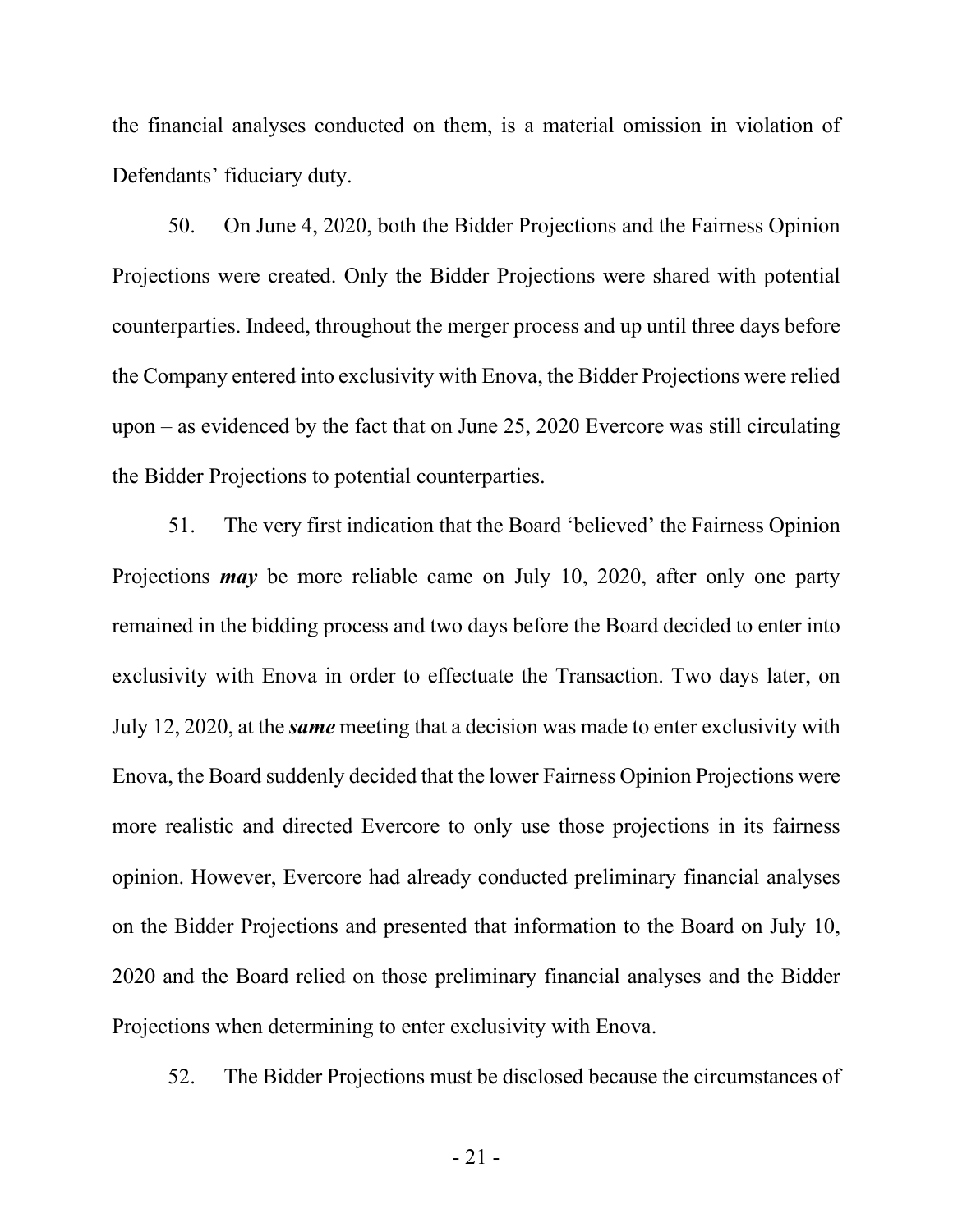their preparation support the conclusion that they are reliable enough to aid stockholders in making an informed judgment. The Bidder Projections were created concurrently with the Fairness Opinion Projections only one month prior, they were used throughout the sales process, given to bidders, and given to Evercore for preliminary valuations. While the Registration Statement attributes the inclusion of the Fairness Opinion Projections and their analyses (and by implication the exclusion of the Bidder Projections) to uncertainties arising from the Pandemic, that remains a poor justification for why stockholders should not have full disclosure of information that alters the 'total mix' available. Their omission is not because of some unaccounted-for deterioration in the Company's business, but for uncertainties and challenges in the macroeconomic environment. It is because of those uncertainties that stockholders should be able to see all projected scenarios to make their own informed decisions of which scenario is most likely to occur.

53. Moreover, the Registration Statement's specific reasons for why the Board instructed Evercore to utilize the Fairness Opinion Projections, but not the Bidder Projections, are unreasonable. According to the Registration Statement, the Fairness Opinion Projections reflect: (1) the most up-to-date loan origination data; and (2) the status of negotiations with On Deck's lenders. However, according to the Company's Q2 Earnings Call, loan originations had restarted in July, which is a far cry from when loan originations were paused altogether at the time both sets of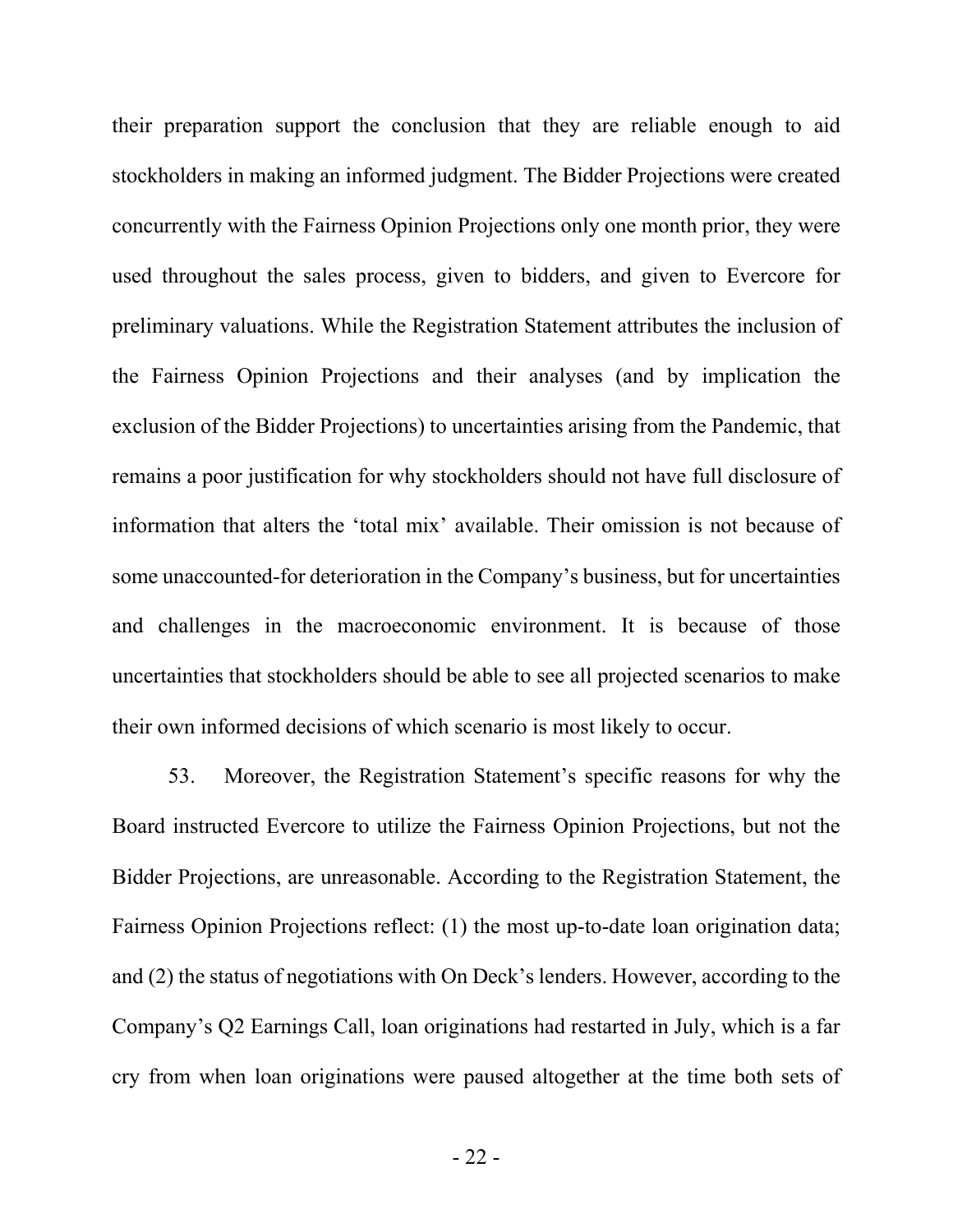projections were created and so would have reflected these sensitivities. Likewise, prior to the issuance of the Registration Statement, On Deck had reached an accord with their lenders to pause increases to payments on their loan agreements and had received a second limited consent extension on its debt. Therefore, the justifications provided for the Company's assertion that the Fairness Opinion Projections reflected a more realistic scenario are unreasonable.

54. For the reasons provided, pertaining to the Bidder Projections the Company must disclose: (i) the Bidder Projections; (ii) when Evercore created its preliminary financial analyses for the Bidder Projections; (iii) a fair summary of the Bidder Projection analyses; (iv) the changes in the loan origination data as of July 12, 2020; (v) the information concerning discussions with lenders as of July 12, 2020; and (vi) the results of the negotiations over financing alternatives and whether the Company had reached an agreement with financiers that would allow it to continue as a standalone entity.

55. *Second*, concerning both sets of the projections, the Registration Statement omits the cash flow and *pro forma* projections, which both must be disclosed. Page 40 of the Registration Statement discloses that On Deck prepared internal financial forecasts and analyses for Enova and On Deck, "including projected cash flows and leverage." Yet, the Registration statement fails to include this information, opting instead to only disclose Net Revenue, Income from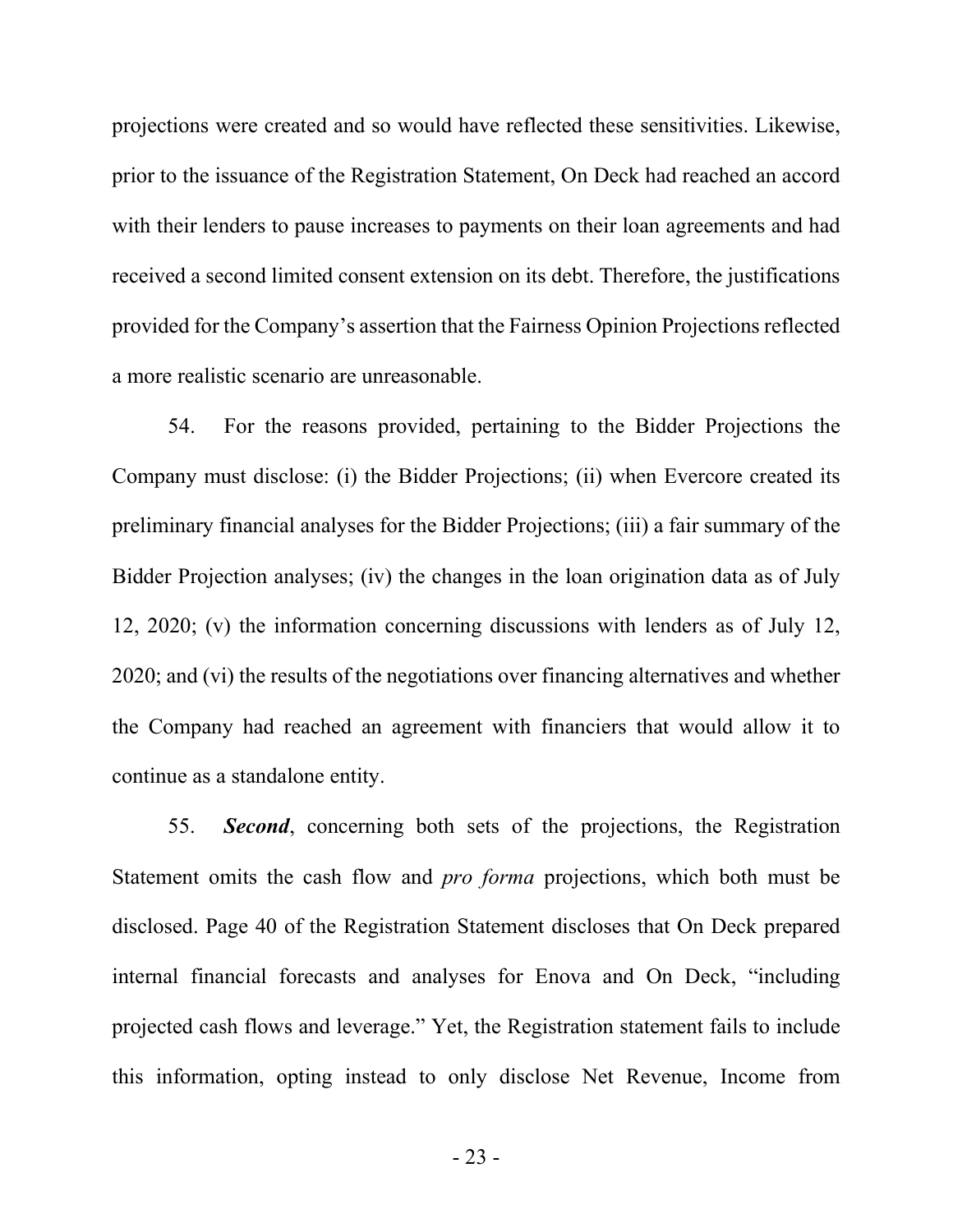Operations, and Net Income, from 2020 to 2024 (Evercore also uses the 2025E Net Income in its financial analyses, and so for these metrics, the year 2025 must also be disclosed). Courts across the country, in this circuit and in the Delaware Court of Chancery, routinely rule that cash flows are the most important financial metric for stockholders to have in a cash out merger, or like here, a mixed consideration merger where some of the consideration is in cash.

56. *Third*, the Registration Statement fails to include critical background information that will allow stockholders to determine if the consideration offered is adequate. The Company must disclose more information concerning the Tangible Book Value for On Deck – what it consists of and how its calculated – as it is a critical metric relied upon by Evercore in its *Illustrative Price to Tangible Book Value Analysis and Selected Public Company Trading Analyses*. A detailed breakdown of Tangible Book Value will allow stockholders to decide whether the Company's assets are worth more than the consideration offered.

57. This is especially important because, as disclosed by the Registration Statement, the Tangible Book Value for the Company significantly exceeds the implied aggregate value of the Merger Consideration. The term "Tangible Book Value" is unique to the Registration Statement and does not appear in any other of the Company's SEC filings. Stockholders must have full disclosure concerning this metric in order to understand if there were other alternatives available to the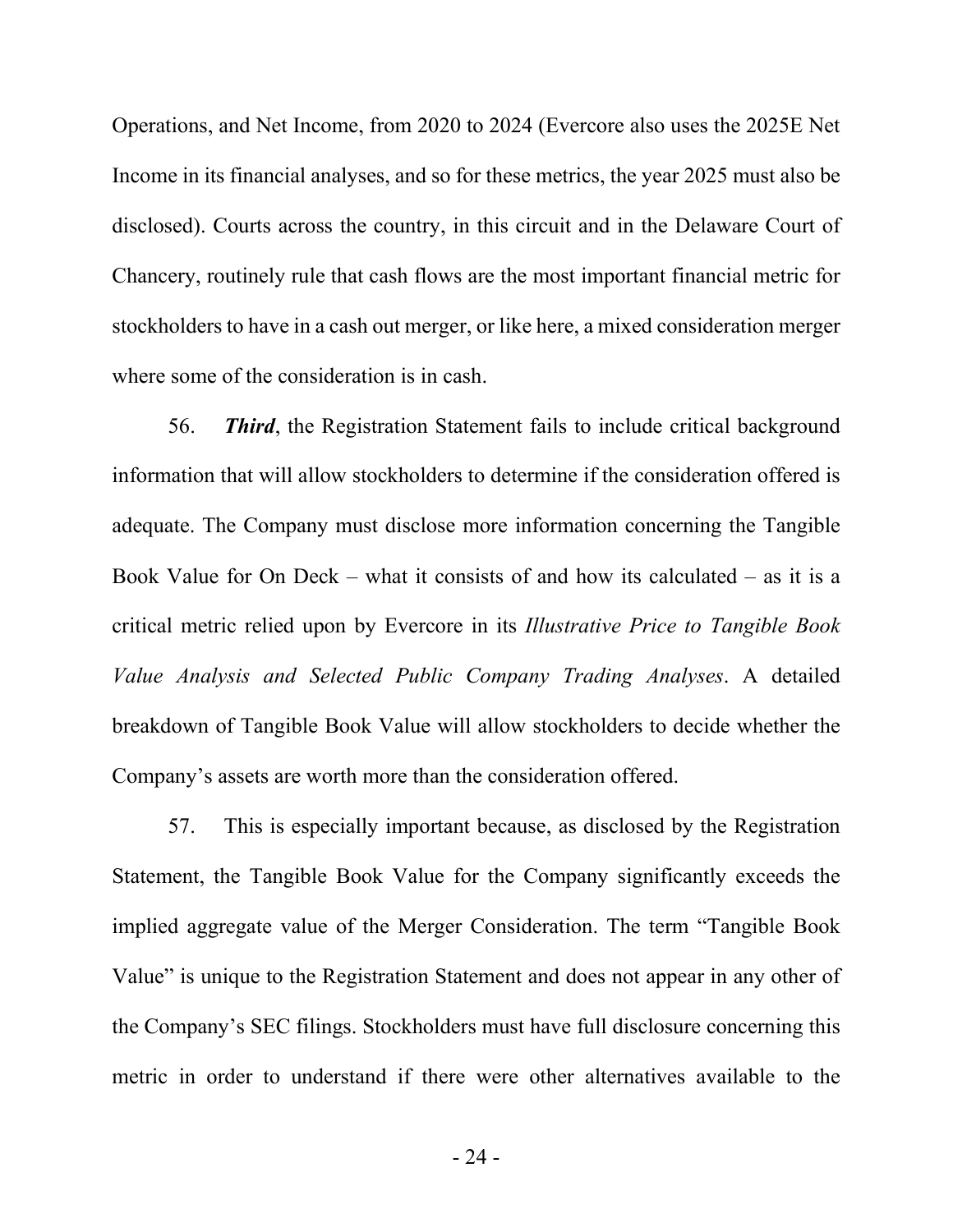Company other than a "fire sale" merger.

58. *Fourth and finally*, the Registration Statement states that the Company were entering strategic combination discussions with other bidders, and that 36 parties entered into confidentiality agreements. *See* Reg. Stmt. at 55. Yet, critically, the Registration Statement fails to disclose whether the bidders were subject to standstill agreements and whether they contained DADW provisions. The failure to plainly disclose the existence of DADW provisions and confidentiality agreements creates the false impression that any company could have made a superior proposal. If there are confidentiality agreements containing DADW provisions, then those parties could only make a superior proposal by breaching the agreement—since in order to make the superior proposal, they would have to ask for a waiver, either directly or indirectly. Any reasonable stockholder would deem the fact that the most likely potential topping bidders in the marketplace may be precluded from making a superior offer to significantly alter the total mix of information.

59. In sum, the omission of the above-referenced information renders the Registration Statement materially incomplete, in violation of Defendants fiduciary duties. Absent disclosure of the foregoing material information prior to the Stockholder Vote, Plaintiff will be unable to make an informed decision concerning whether to vote his shares, and he is thus threatened with irreparable harm, warranting the injunctive relief sought herein.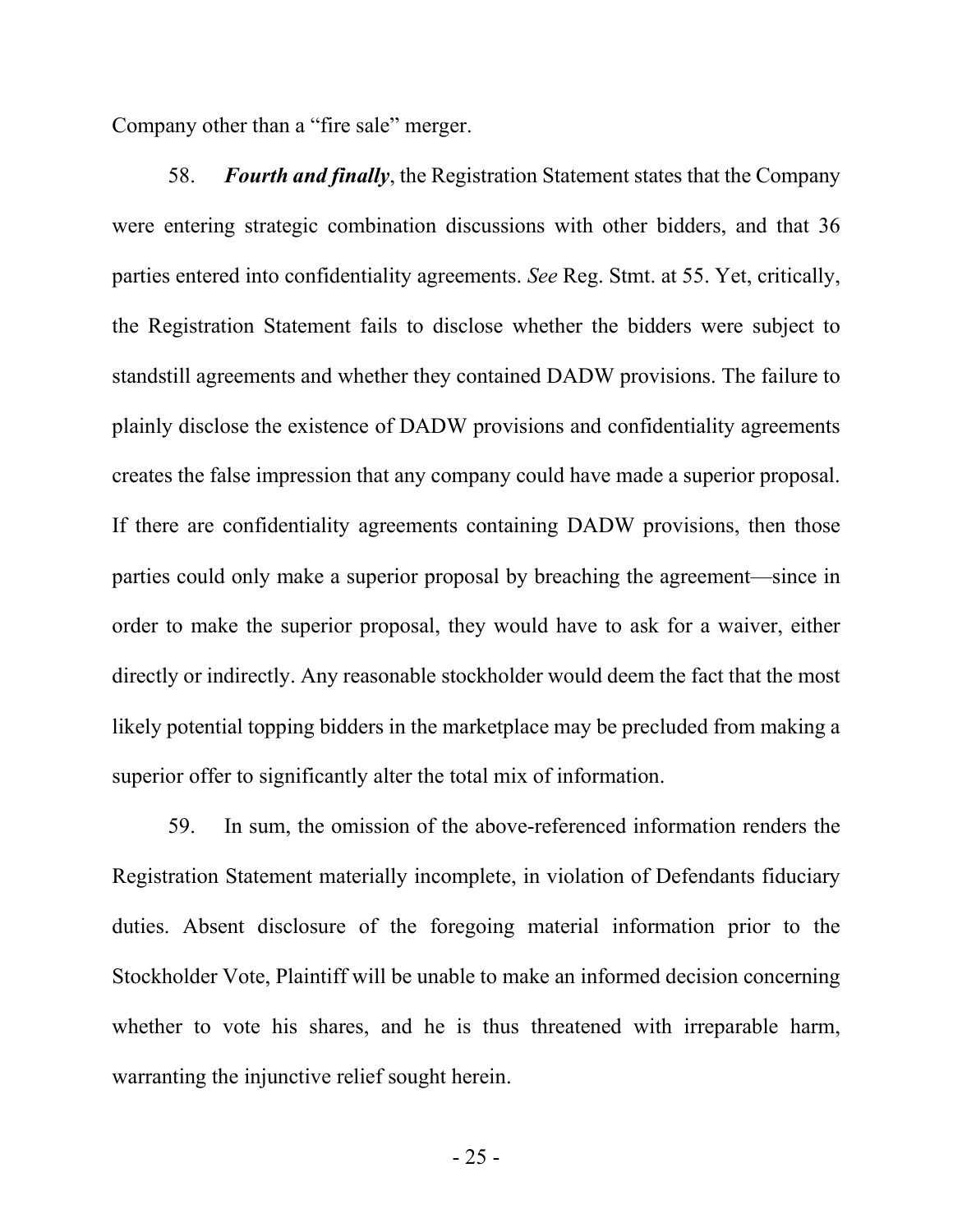#### **CAUSE OF ACTION**

### **(Against the Defendants for Breach of Fiduciary Duties)**

60. Plaintiff repeats and realleges each allegation set forth herein.

61. The Defendants have violated fiduciary duties owed to the public stockholders of On Deck.

62. As alleged herein, the Defendants have initiated a process to reach the Proposed Transaction without adequately informing themselves and failing to provide On Deck's public stockholders with all material information necessary to decide whether to approve the Proposed Transaction and its related proposals.

63. As a result of the actions of Defendants, Plaintiff and the Class will suffer irreparable injury, and that they face the irreparable injury of an uninformed Proposed Transaction. Unless the Defendants are enjoined by the Court, they will continue to breach their fiduciary duties owed to Plaintiff and the members of the Class, all to the irreparable harm of the members of the Class.

64. Plaintiff and the members of the Class have no adequate remedy at law. Only through the exercise of this Court's equitable powers can Plaintiff and the Class be fully protected from immediate and irreparable injury, which the Defendants' actions threaten to inflict.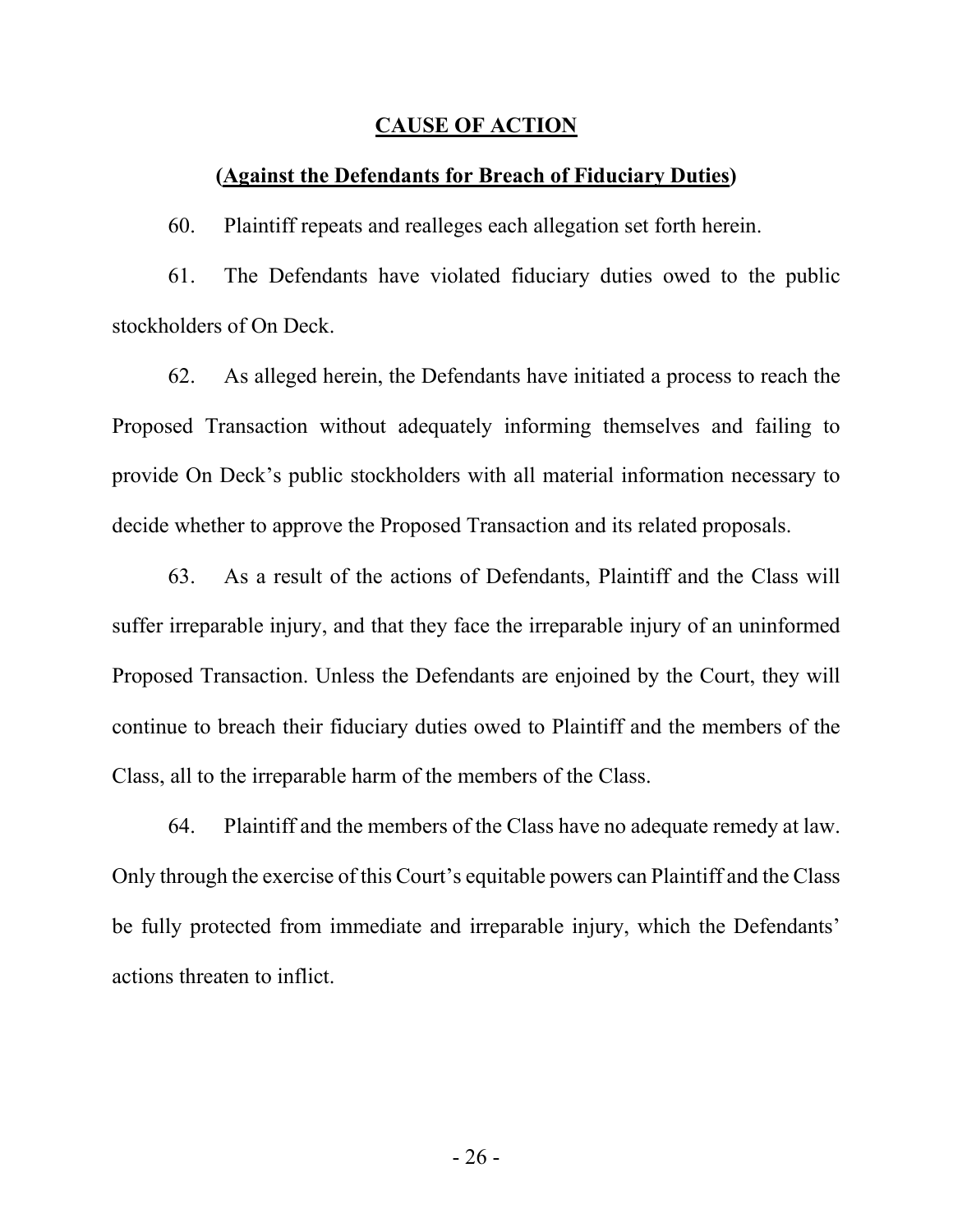#### **PRAYER FOR RELIEF**

**WHEREFORE**, Plaintiff demands relief in his favor and in favor of the Class and against Defendants, as follows:

A. Declaring that this action is properly maintainable as a Class action and certifying Plaintiff as the Class representative;

B. Preliminarily and permanently enjoining Defendants and their counsel, agents, employees, and all persons acting under, in concert with, or for them from proceeding with, consummating, or closing the Proposed Transaction and related proposals unless and until the Company discloses the material information discussed above which has been omitted from the Registration Statement;

C. Directing the Defendants to account to Plaintiff and the Class for all damages suffered as a result of the wrongdoing;

E. Awarding Plaintiff, the costs and disbursements of this action, including reasonable attorneys' and experts' fees; and

F. Granting such other and further equitable relief as this Court may deem just and proper.

- 27 -